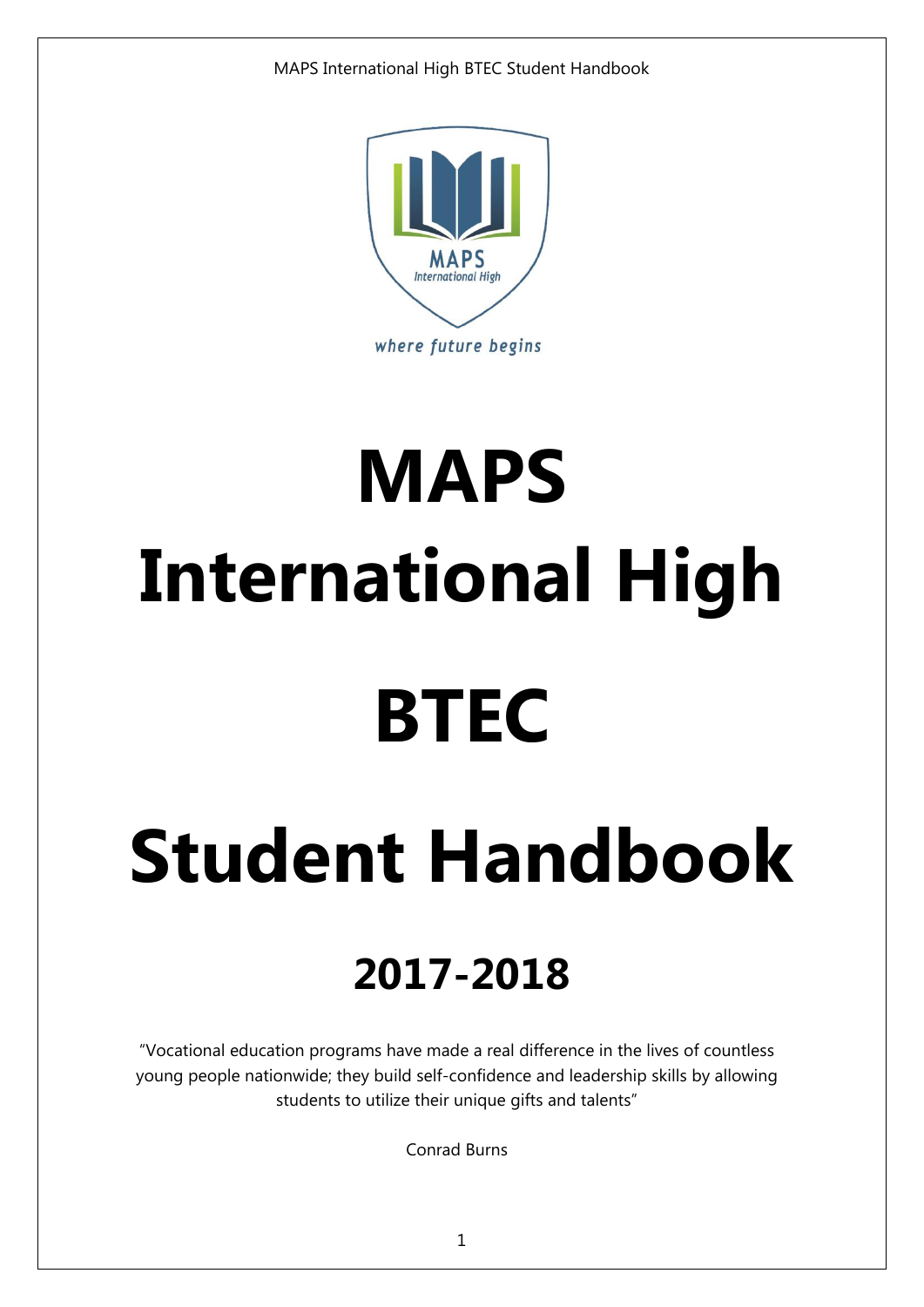## **Table of contents**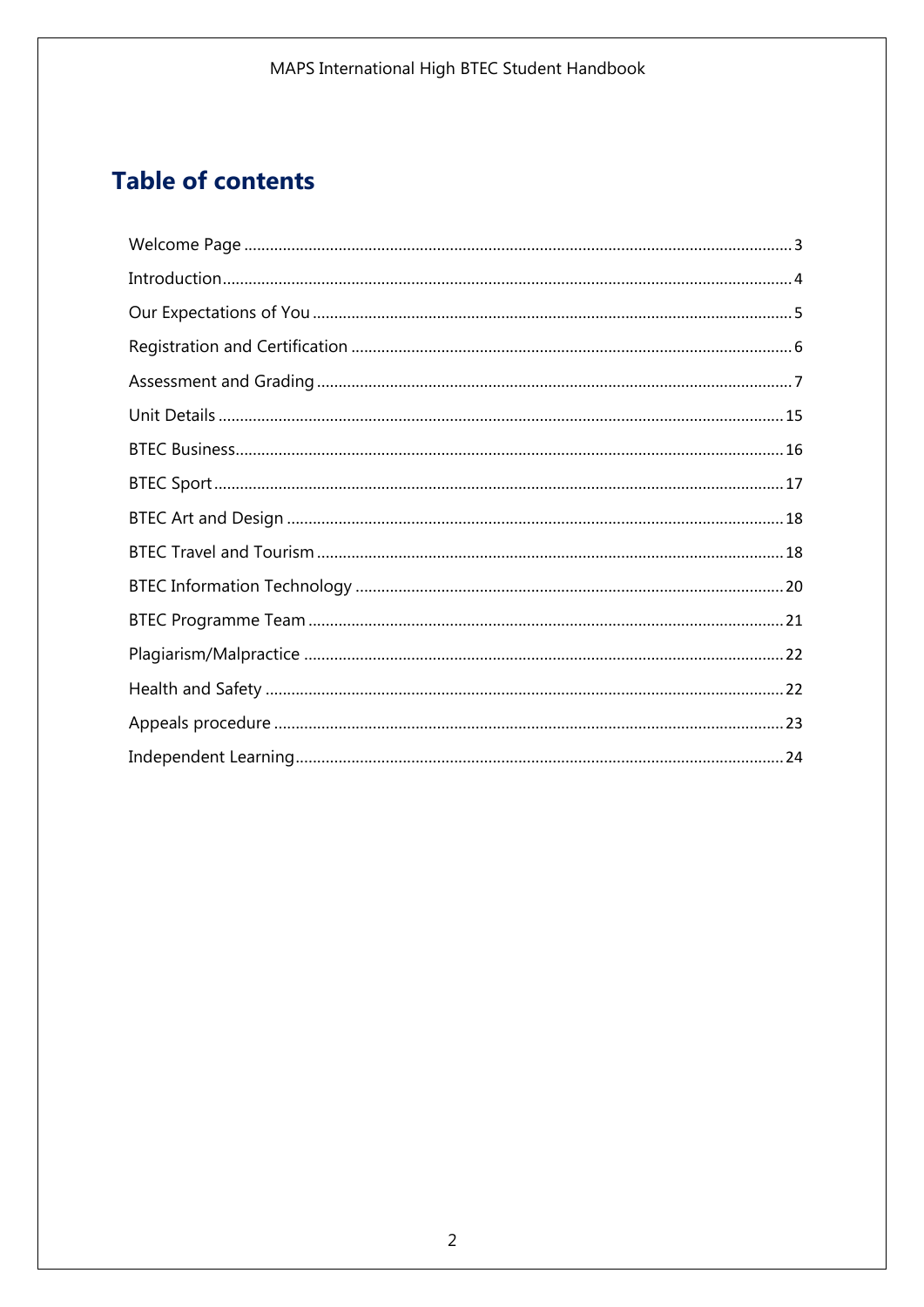## <span id="page-2-0"></span>**Welcome Page**

#### **Where Success Matters!**

MAPS International High staff welcomes you and we are very pleased to have you as a student in our school. We believe that you are going to be our most important and valued asset. We hope you feel comfortable with your study environment and that you value the support you will be given by your tutors. The BTEC courses do work differently to other subjects and you will be expected to work hard both in and out of your lesson to meet coursework deadlines. You will also be presented with many different opportunities to broaden your vocational learning. If you have any problems please remember, to speak to your subject assessors or directly to Program Leader.

Good luck, work hard and remember we are here to support you in your studies and to help you be successful.

If there are any matters arising from reading this handbook, then do not hesitate to contact me.

#### **Hussain Rafeeu**

Programme Leader +960 3302136 +960 7990925 hussain@mapsihigh.edu.mv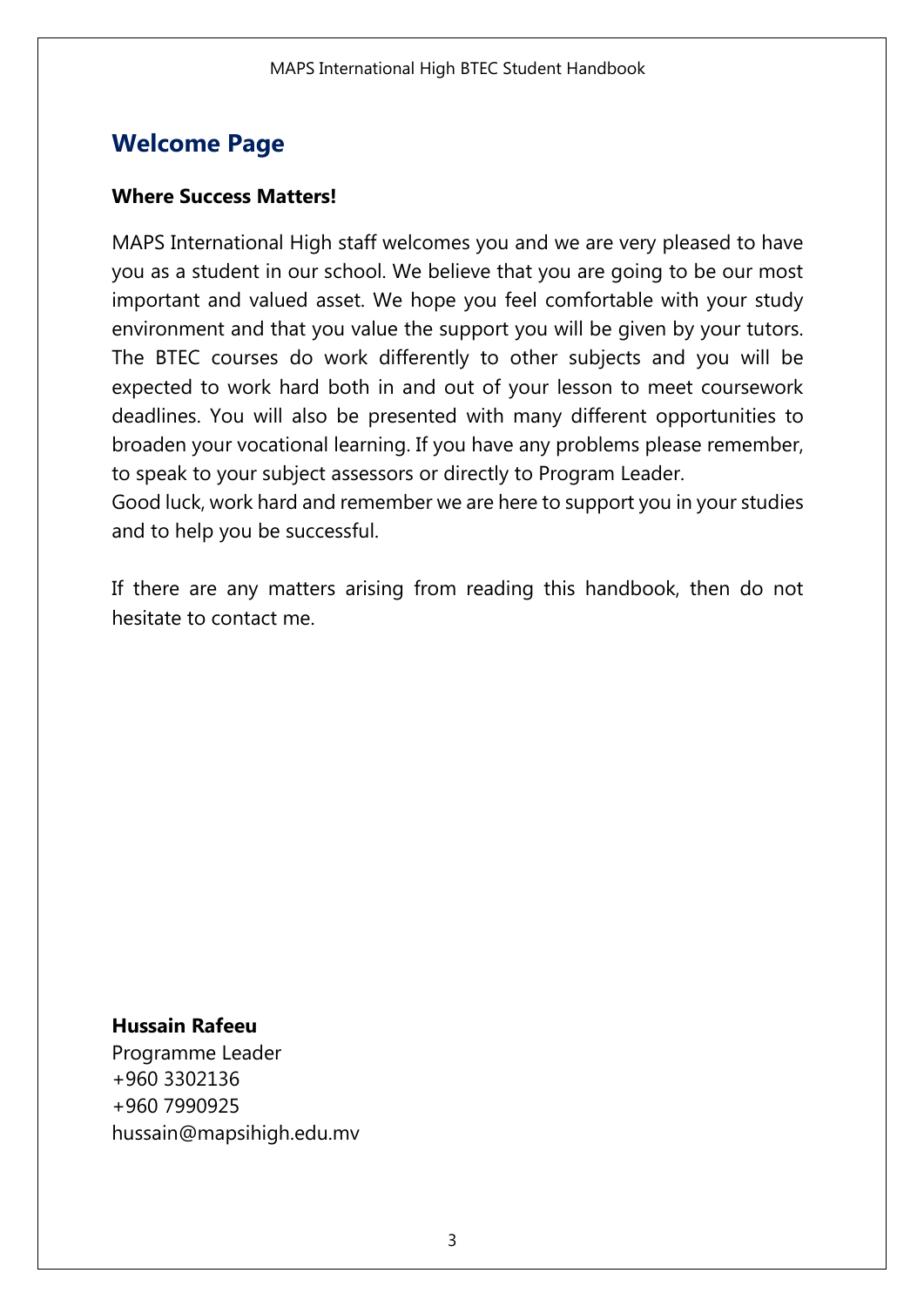## <span id="page-3-0"></span>**Introduction**

This handbook is to prepare, support and guide you in your chosen BTEC course at MAPS International High. I hope that it provides you with all the relevant information you require and gives you a helping hand to realising your potential.

The MAPS International High has high expectations of all BTEC students. BTEC tutors have researched and prepared in great depth to ensure that you receive quality teaching of the course you have chosen to study. Please use this handbook to get a feel of what the BTEC's are about and to ensure you are fully aware of what is expected of you.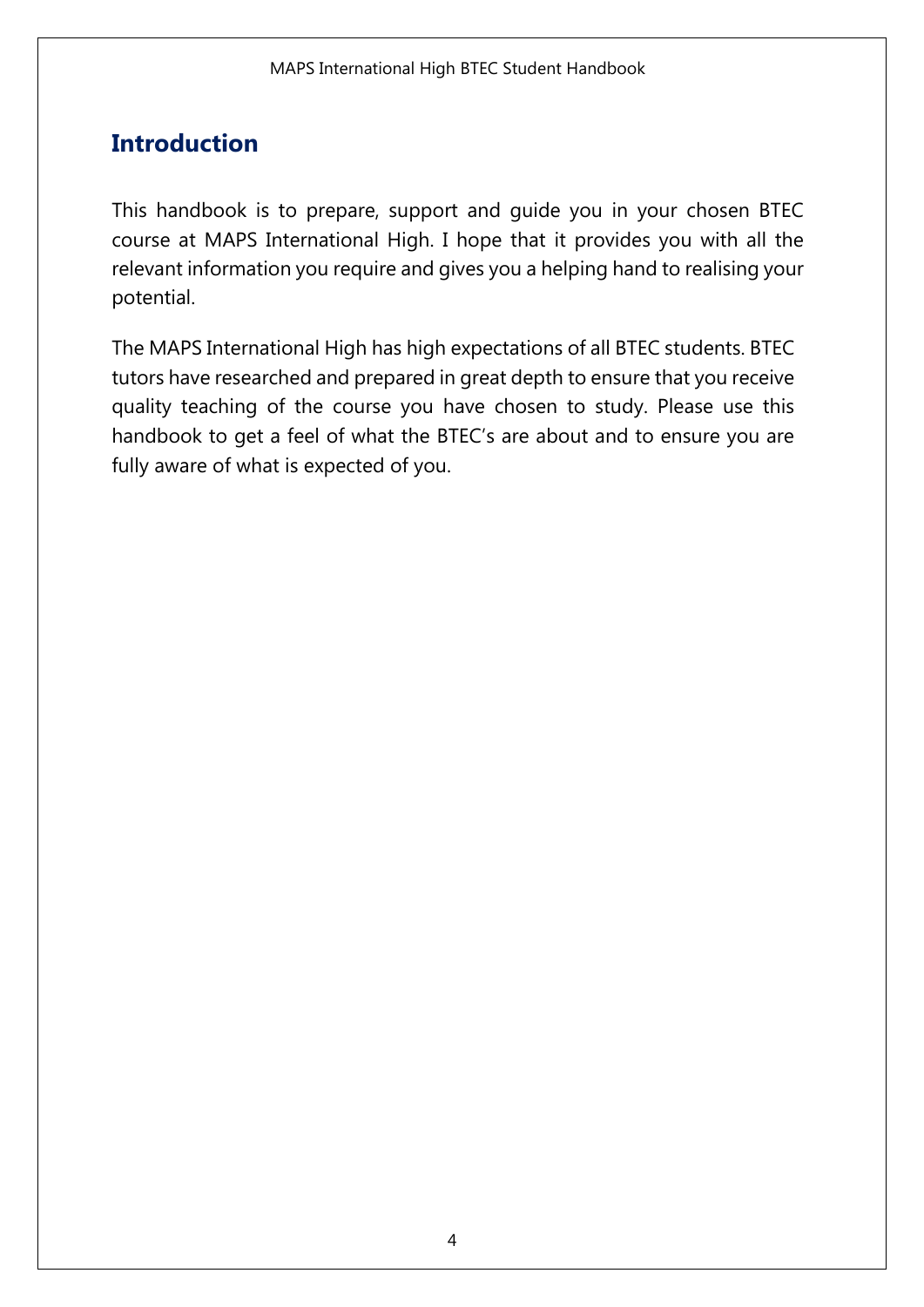## <span id="page-4-0"></span>**Our Expectations of You**

We have the following expectations to help you achieve the best possible grade and to make teaching and learning enjoyable.

We expect you to:

- Be passionate and have an interest in the BTEC course you have chosen;
- Come to a BTEC course with an open-mind, eager to learn and take on challenges that require thought, planning and commitment;
- Work independently to agree deadlines ensuring the completion of all tasks to the highest standard you are capable of. It is essential that you assess your own work and understanding periodically;
- Seek help in and out of lessons if you are struggling generally with the course or with specific elements of understanding. Likewise, any issues that are likely to prevent you meeting deadlines should be discussed with your BTEC teacher;
- See the BTEC course as a commitment to developing your knowledge and understanding of the subject both in and outside of lesson time. You must be prepared to put in extra work (above and beyond homework tasks) in order to strengthen your understanding;
- Be fully equipped for lessons, particularly in respect of having access to electronic files when needed;
- Behave with maturity; follow all of the BTEC tutor's instructions and guidance.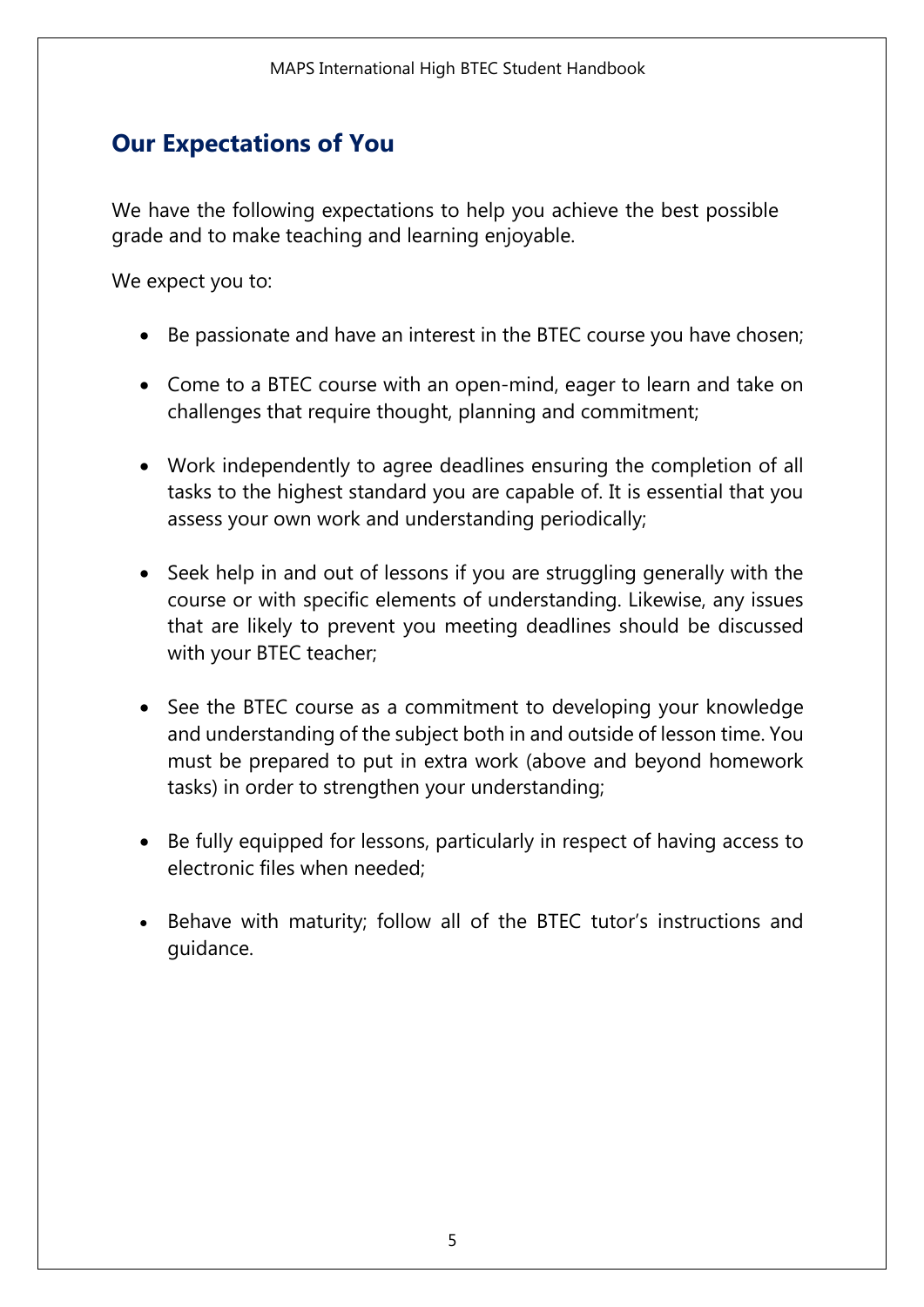## <span id="page-5-0"></span>**Registration and Certification**

## **Aim:**

- To register individual learners to the correct programme within agreed timescales.
- To claim valid learner certificates within agreed timescales.
- To construct a secure, accurate and accessible audit trail to ensure that individual learner registration and certification claims can be tracked to the certificate which is issued for each learner.

## **In order to do this, the centre will:**

- Register each learner within the awarding body requirements.
- Provide a mechanism for programme teams to check the accuracy of learner registrations.
- Make each learner aware of their registration status.
- Inform the awarding body of withdrawals, transfers or changes to learner details.
- Ensure that certificate claims are timely and based solely on internally verified assessment records.
- Audit certificate claims made to the awarding body.
- Audit the certificates received from the awarding body to ensure accuracy and completeness.
- Keep all records safely and securely for three years post certification.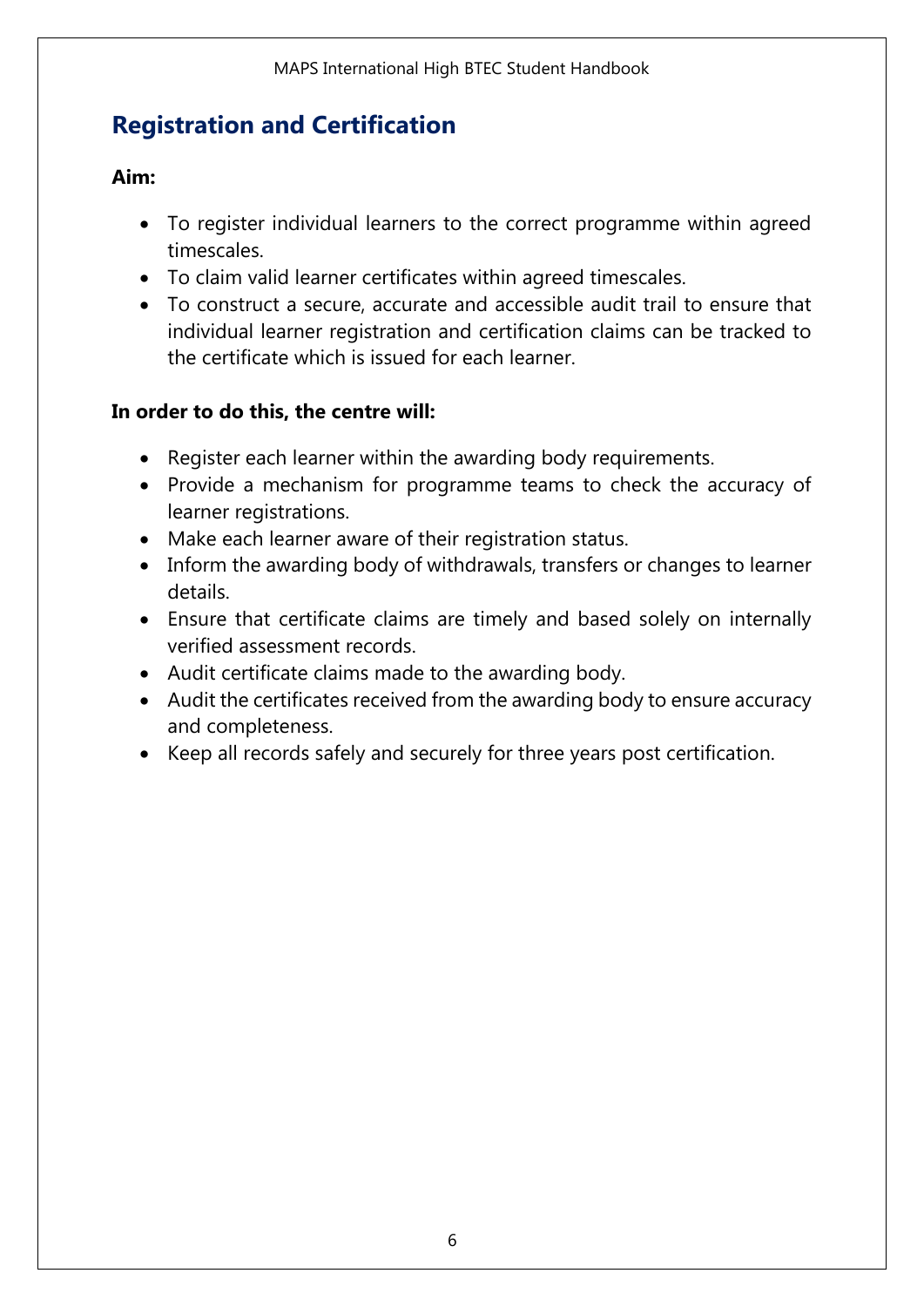## <span id="page-6-0"></span>**Assessment and Grading**

## **Assessment Information**

All students will have to produce a portfolio of evidence. For each unit of work you will be given a series of tasks to complete and an assessment grid that will identify what you have to do to achieve a particular grade. Your tutor(s) will check your work against the grid and make comments about the effort you have made and the quality of your work. Refer to 'Assessment Submission Policy'.

Suggestions will be made to help you achieve the minimum Pass standard and then, the Merit and Distinction grades. You will be expected to meet regular deadlines and a referral procedure will operate for students who fail to do this!

- For a Pass all assignments for a Pass grade must be completed;
- For a Merit all assignments for a Pass must be completed and all assignments for a Merit must be completed;
- For a Distinction all assignments for a Pass and Merit must be completed and all assignments for a Distinction must be completed.

## **Assignment delivery**

You will be taught the background information by doing class activities and research tasks. Then you will be given an assignment to complete. The assignment will be a written or practical task(s) to give you the opportunity to achieve the basic Pass level.

The more complex tasks that require more research and independence will allow you to achieve Merit and Distinction grades. It is very important to meet the deadlines so that you can get feedback from your tutor(s) and understand how to reach the higher grades. Evidence for your coursework may be a written piece of work, an information poster or presentation. Evidence may also be submitted by 'witness/observation statement records' where your tutor(s) writes a short account of a practical activity you have undertaken. You can include videos and photographs that show the skills you have learnt.

**Remember** there are no exams and each unit is entirely coursework based. It is essential that you work to the best of your ability in every lesson so you do not fall behind with your work. You cannot leave it all to the last minute and try to catch up at the end!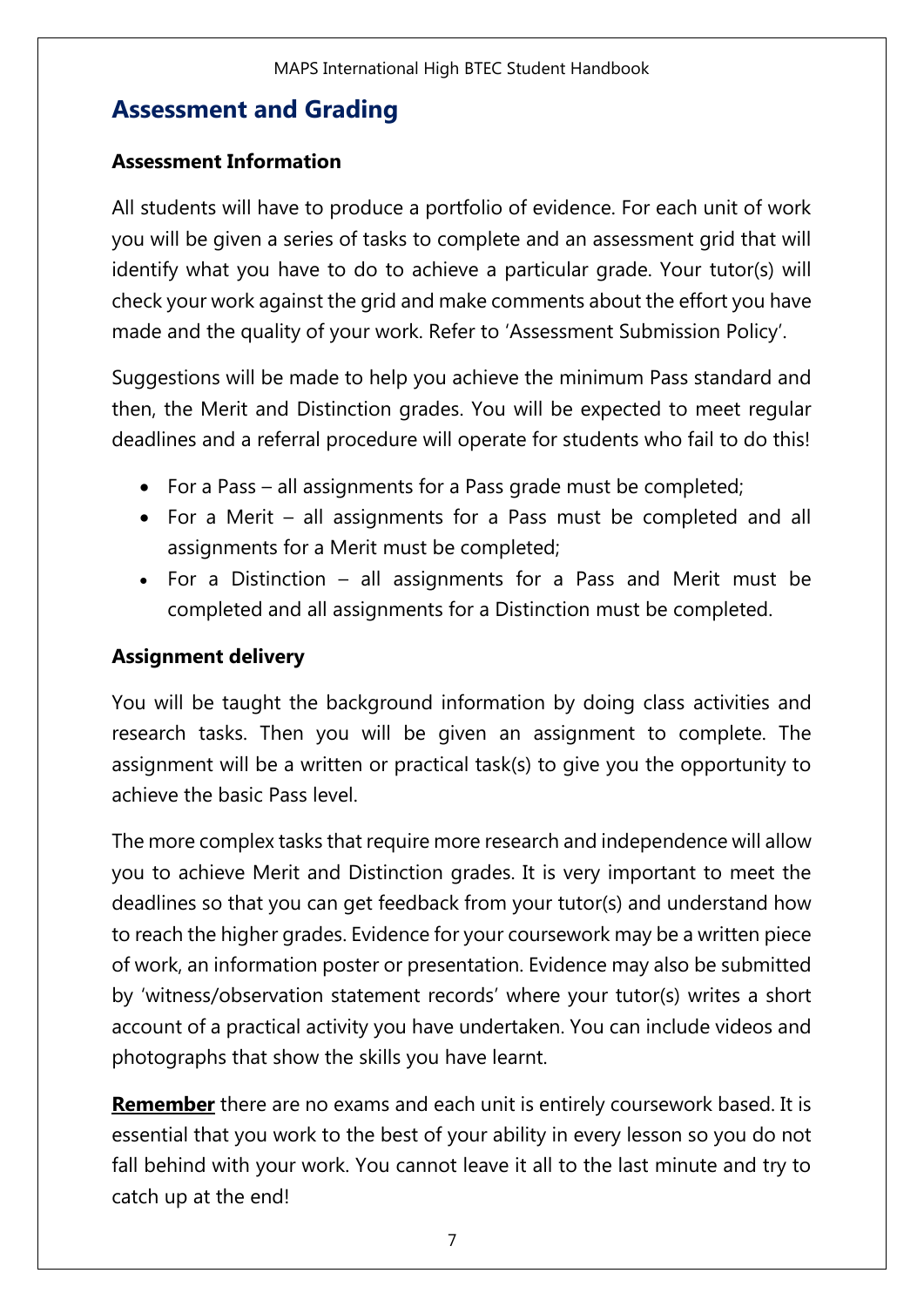## **Assignment Briefs**

Your assessment is carried out through various types of assignments.

Assignment briefs are issued once the content for the unit of work has been delivered. They are your reference point for assessment throughout the unit and therefore should always be at hand; especially when writing coursework.

Each assignment brief will include:

- Date issued; Hand in date and assessment date.
- Qualification being studied
- Unit covered.
- Scenario.
- Description of task
- Description of evidence to be submitted
- Criteria Covered
- Resources list

## **Submission of Evidence**

The rule framework allows for one submission of evidence for each assignment.

Your tutor will formally record the assessment result and confirm the achievement of specific assessment criteria.

You must submit an assignment for assessment which consist of evidence towards the targeted assessment criteria.

A signed-and-dated declaration of authenticity with each assignment.

Always check the brief to ensure you have completed all the necessary tasks. Coursework should be word processed unless otherwise stated. You should always keep an electronic copy of each completed assignment for your reference.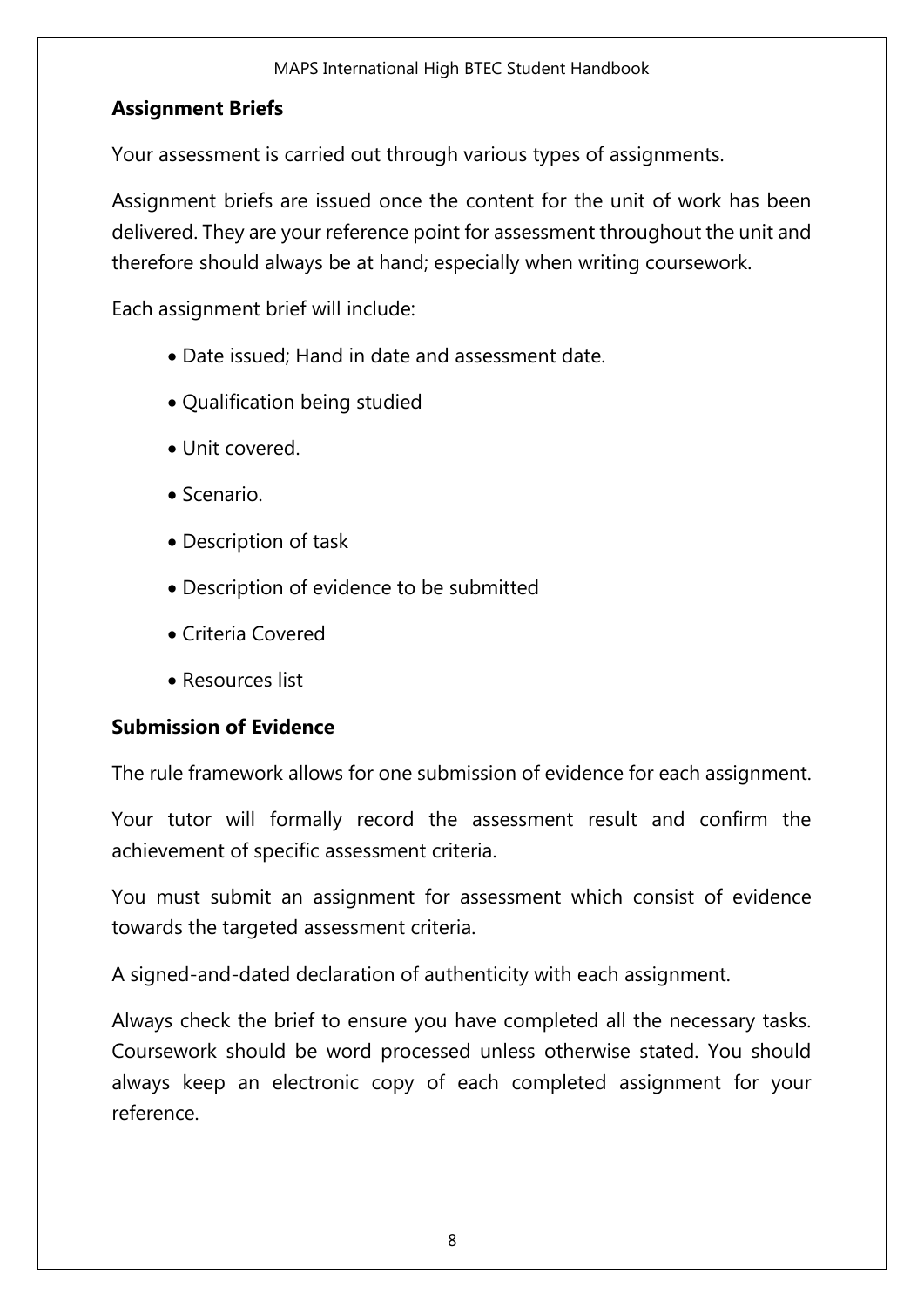You should regard all assessment marks as provisional until an assessment sheet has been completed. However, this can still be subject to moderation and change until BTEC results day.

All work within the assignments must be your own work. It should not be copied from another student nor cut and pasted from articles on the internet. This is regarded as plagiarism. This is extremely serious and could jeopardise your obtaining the qualification.

## **Deadlines**

You must meet the deadline stated on your assignment brief; failing to meet the stated deadline will mean you are NOT entitled to a resubmission date and the Lead Internal Verifier will not be permitted to authorise a resubmission date.

## **Procedures for Authorising Deadline Extensions**

If a learner has a legitimate reason for not being able to meet a deadline, then they can apply for a deadline extension. This must be in the form of a written request (*Assessment Extension Form*) which clearly states the reasons with any relevant evidences (eg; MC). This request is given to the Lead Internal Verifier who will decide whether the extension should be authorised. Evidence of the request and decision must be saved.

## **Feedback to Students**

Once you are working on the assignments which you will submit for assessment, you must work independently to prepare and produce evidence for assessment.

Before starting the assessment task, your teacher will ensure that you understand the:

- Assessment requirements
- Nature of the evidence you need to produce
- Importance of time management and meeting deadlines

Once you begin the work for your assessment your tutor must not:

 Provide specific assessment feedback on the evidence you produce before it is submitted for assessment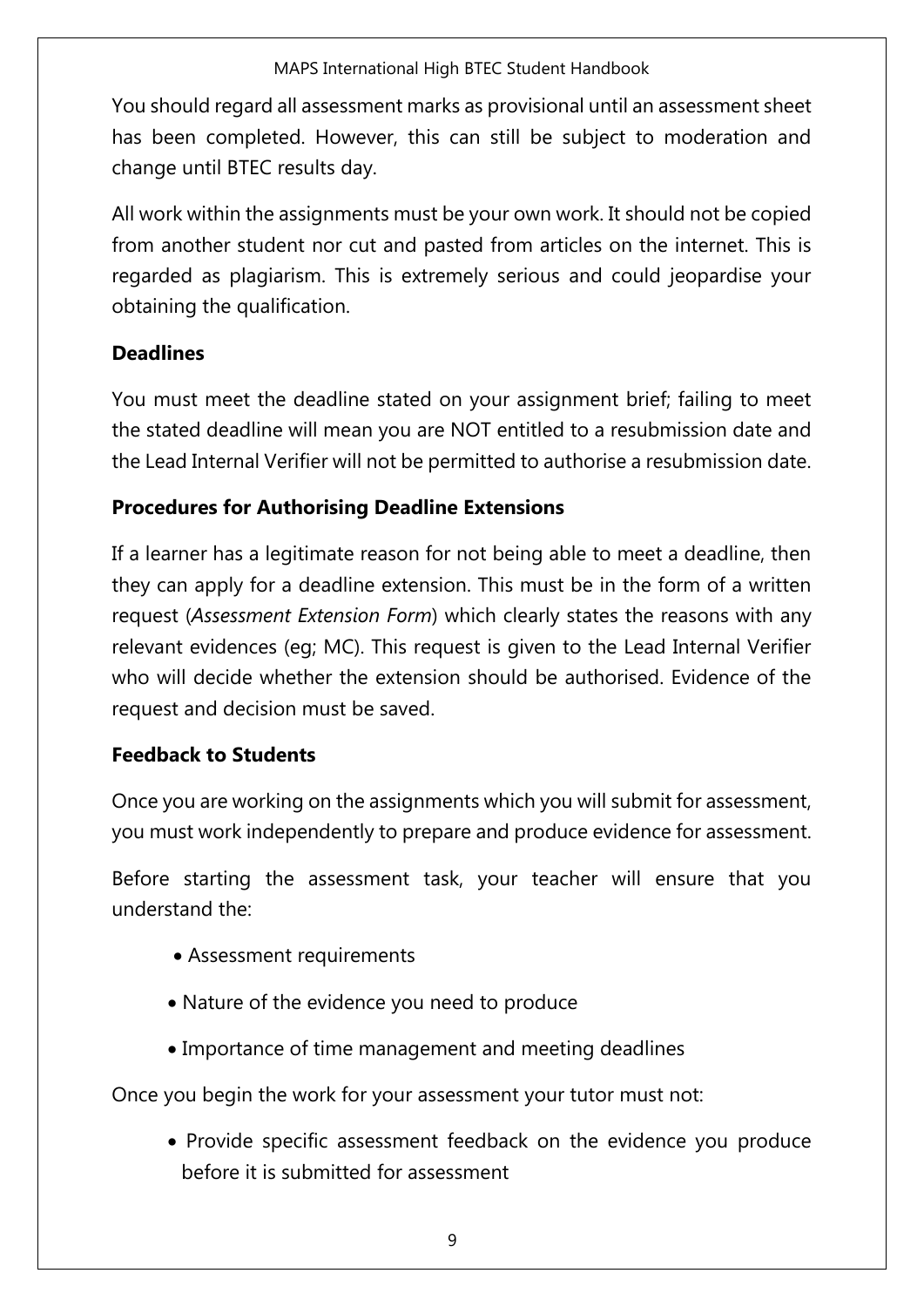MAPS International High BTEC Student Handbook

 Confirm achievement of specific assessment criteria until the assessment stage

Your tutor **can** continue to give general feedback and support, particularly around the development of knowledge, understanding and skills

Once assignments have been submitted your tutor will create an assessment record.

Assessment records for all assignments completed will include the following information:

- Unit title
- Issue date
- Submission deadline
- Date submitted
- First submission/ resubmission
- Authorisation of resubmission (if applicable)
- Target criteria covered
- Criteria achieved (yes/no)

 Assessment comments- this will include comments on how you achieved or did not achieve specific criteria

- General comment from assessor
- Assessor declaration and signature
- Learner comment and signature

## **Re-submission Policy and Procedures**

Please be aware of the importance of meeting formal assessment deadlines in order for your tutor to accept evidence for assessment or for re-submission.

Every assignment contributes towards the final qualification grade the rule framework allows for one resubmission of evidence for each assignment.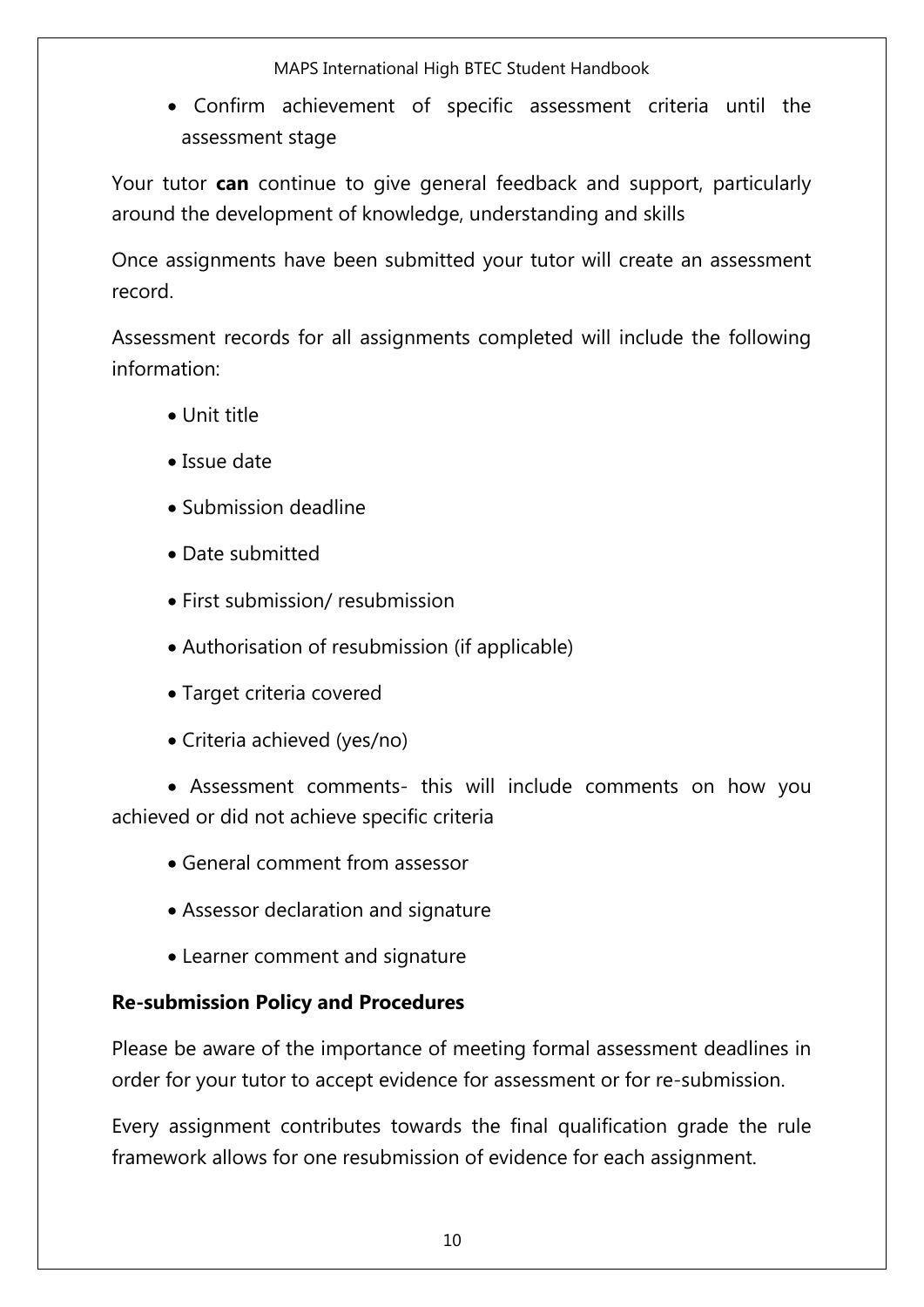Re-submissions can only be authorised by a Lead Internal Verifier, however, for them to authorise the re-submission following conditions must be met:

- You have met initial deadlines set in the assignment, or has met an agreed deadline extension
- Your tutor can judge that you will be able to provide improved evidence without further guidance
- The assessor has authenticated the evidence submitted for assessment and the evidence is accompanied by a signed-and-dated declaration of authenticity by you

If you do not meet the above conditions you will NOT be authorised for a resubmission.

You will be given a deadline for resubmission within 10 working days of you receiving the results of the assessment

## **Retakes**

If you have met all of the conditions listed above in opportunities for resubmission, but still **NOT** achieved the targeted pass criteria following resubmission of an assignment, the Lead Internal Verifier **MAY** authorise one retake opportunity to meet the required pass criteria.

The Lead Internal Verifier must only authorise a retake in exceptional circumstances where they believe it is necessary, appropriate and fair to do so.

The retake will be a NEW task or assignment targeted only to the pass criteria which you did not achieve in the original assignment.

The assessor will agree and record a clear deadline before you start the retake.

Your tutor will not be able to award a merit or distinction grade for a retake.

You will not be allowed any further resubmissions or retakes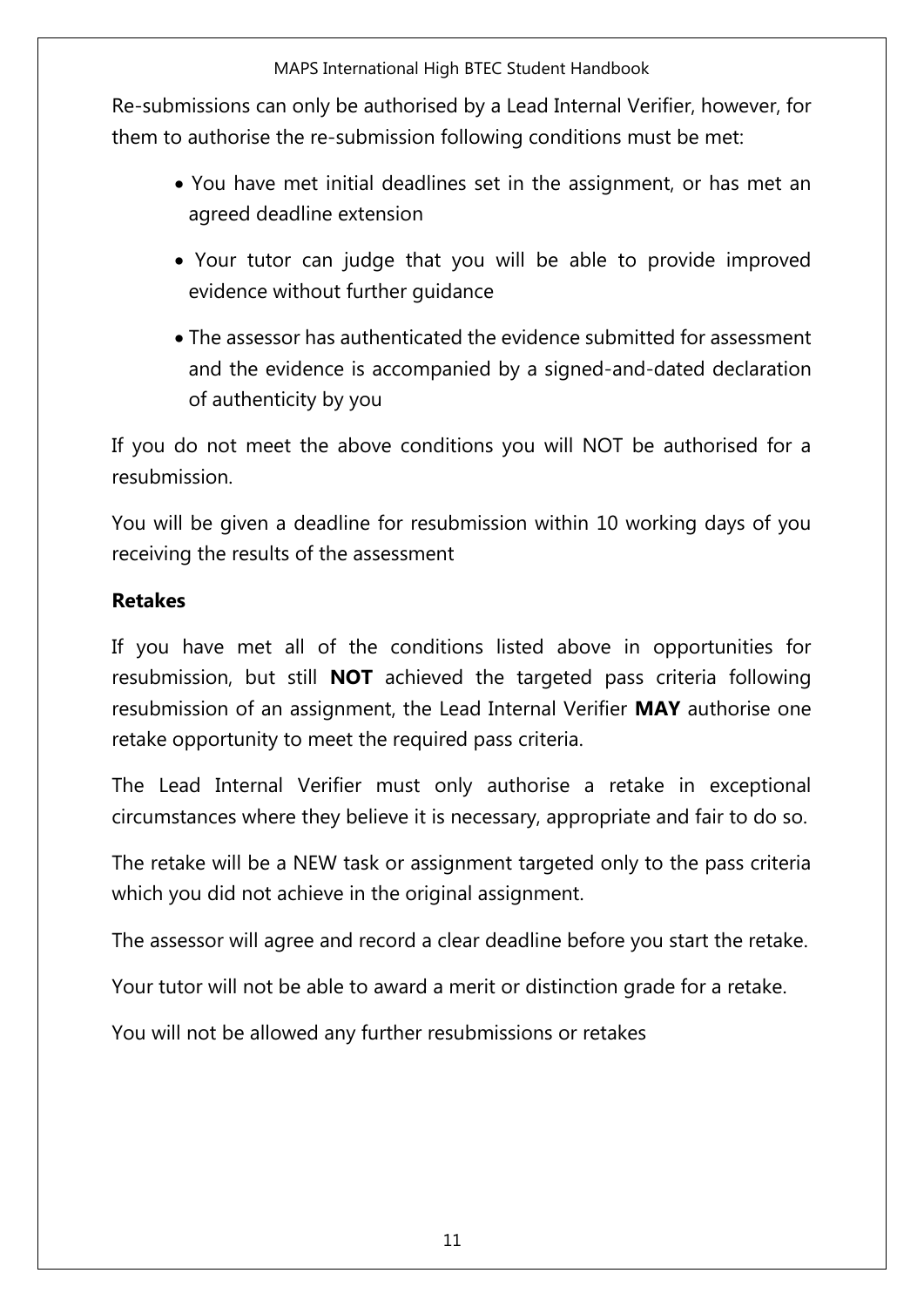#### MAPS International High BTEC Student Handbook

## **Marking and Moderation**

All assignments are marked by your teacher in relation to the set criteria appropriate to each unit learning outcome. You will be awarded a pass; merit or distinction grade for each unit completed and evidence produced that meets the grading criteria.

The assessment process is then subject to internal verification from a second marker from within the Vocational faculty. Moderators second mark samples of work to ensure that marking is consistent and reflects appropriate standards of achievement.

Edexcel will also check the grading of randomly selected assignments to make sure marking is correctly done.

## **Procedure for Learners Missing a Deadline**

If a learner misses a deadline, then work can still be handed in at any point up until the end of the final course submission date. The work will be marked and can be awarded a P, M or D if the criteria have been met. There will be no opportunity for resubmission. If there is only one deadline which is at the end of the unit, then work can still be handed in at any point up until the work is returned to the other learners for resubmission which could be about three further weeks past the deadline due to marking and IV. The work will be marked and can be awarded a P, M or D if the criteria have been met. There will be nor opportunities for resubmission.

## **Grading Information**

Edexcel will automatically calculate the qualification grade for learners when unit grades are submitted. Each unit is awarded with grade points depending on the result achieved by the student. The table below shows the number of points scored per credit at the units.

| <b>Level</b>    | Grade              | <b>Grade Points</b> |
|-----------------|--------------------|---------------------|
| Level 3   Merit | <b>Pass</b>        |                     |
|                 |                    |                     |
|                 | <b>Distinction</b> |                     |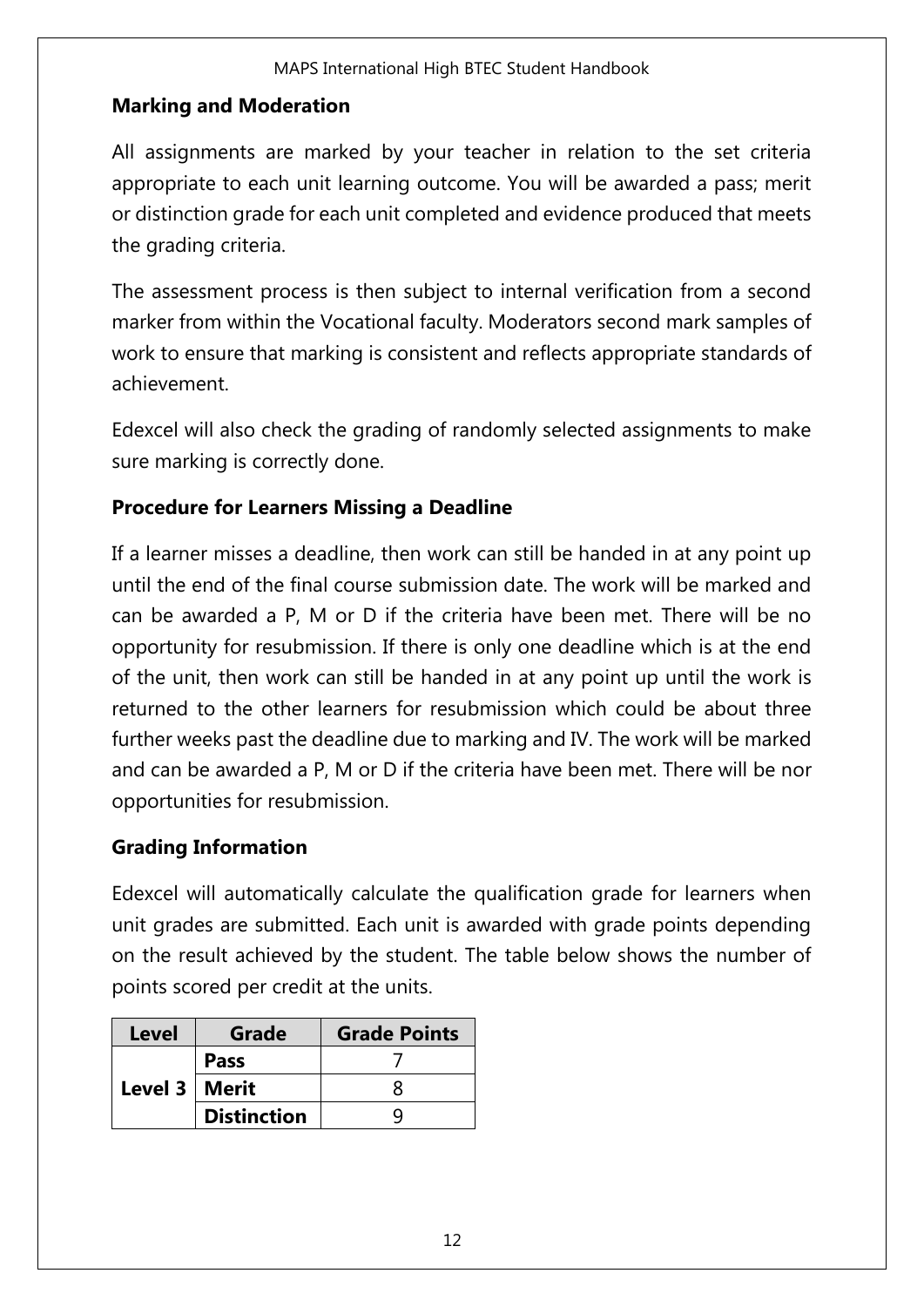#### MAPS International High BTEC Student Handbook

Based on the grading points, the overall grade for the subject will be determined as follows;

| <b>Points range</b> | Grade     |
|---------------------|-----------|
| above pass grade    |           |
| $880 - 919$         | <b>MP</b> |
| $920 - 959$         | <b>MM</b> |
| $960 - 999$         | <b>DM</b> |
| $1000 - 1029$       | <b>DD</b> |
| $1030 - 1059$       | $D^*D$    |
| 1060 and above      | D*l<br>D* |

An example of a student achieving Distinction Merit (DM) qualification grade is as follows;

| Unit    | <b>Level</b> | <b>Credit</b> | <b>Grade</b>       | Grade          | <b>Points Per Unit =</b> |
|---------|--------------|---------------|--------------------|----------------|--------------------------|
|         |              |               |                    | <b>Points</b>  | <b>Credit x Grade</b>    |
| Unit 1  | 3            | 10            | Merit              | 8              | $10 \times 8 = 80$       |
| Unit 2  | 3            | 10            | <b>Distinction</b> | 9              | $10 \times 9 = 90$       |
| Unit 3  | 3            | 10            | <b>Distinction</b> | 9              | $10 \times 9 = 90$       |
| Unit 4  | 3            | 10            | Merit              | 8              | $10 \times 8 = 80$       |
| Unit 5  | 3            | 10            | Merit              | 8              | $10 \times 8 = 80$       |
| Unit 6  | 3            | 10            | <b>Distinction</b> | 9              | $10 \times 9 = 90$       |
| Unit 11 | 3            | 10            | <b>Distinction</b> | 9              | $10 \times 9 = 90$       |
| Unit 17 | 3            | 10            | Merit              | 8              | $10 \times 8 = 80$       |
| Unit 18 | 3            | 10            | Pass               | $\overline{7}$ | $10 \times 7 = 70$       |
| Unit 25 | 3            | 10            | Pass               | 7              | $10 \times 7 = 70$       |
| Unit 30 | 3            | 10            | Merit              | 8              | $10 \times 8 = 80$       |
| Unit 34 | 3            | 10            | <b>Distinction</b> | 9              | $10 \times 9 = 90$       |
| Grade   |              | 120           | <b>Distinction</b> |                | 990                      |
|         |              |               | Merit              |                |                          |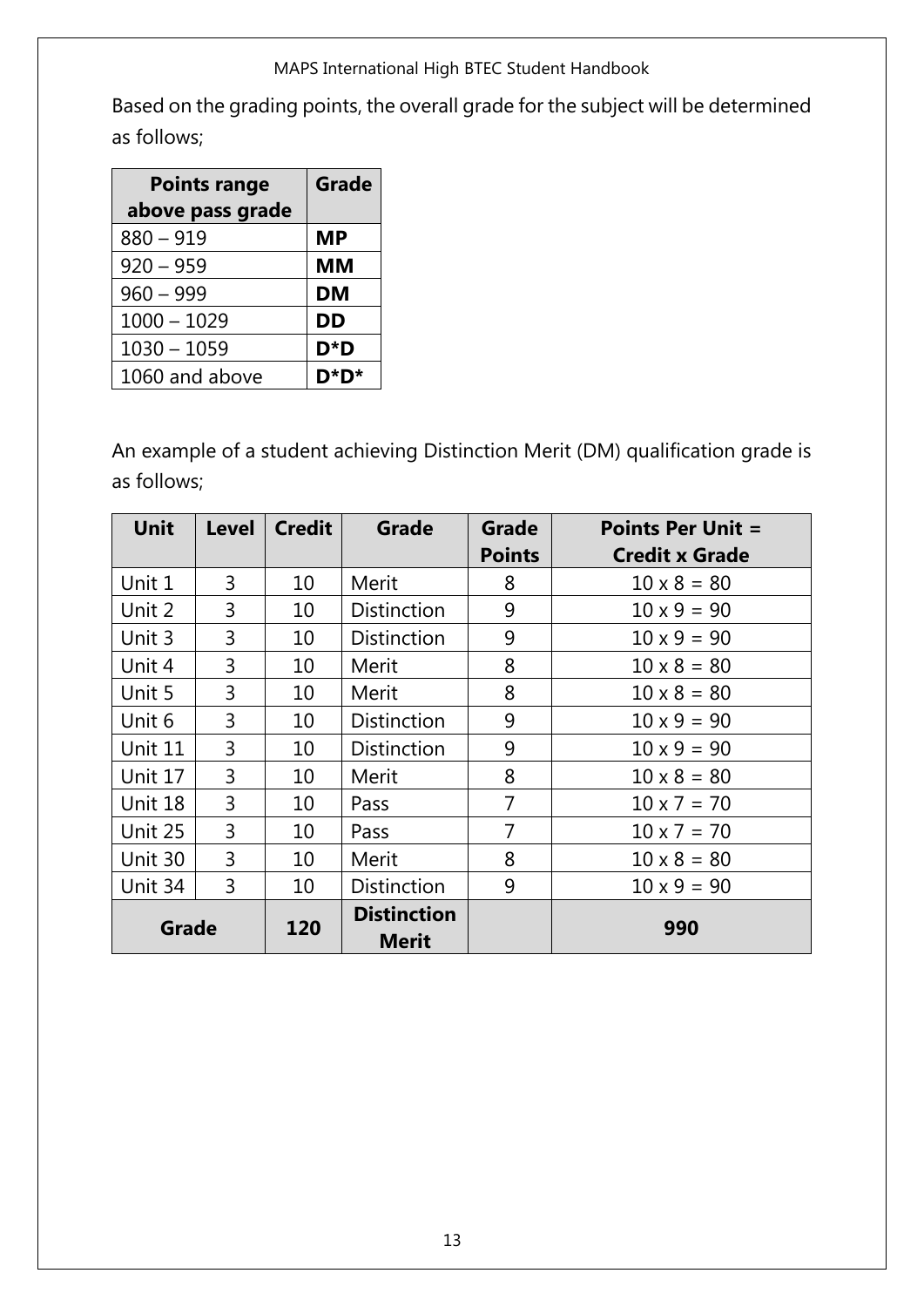## **Submission Diagram**

**Example:** You have been set a deadline for the 29<sup>th</sup> April 2017. The diagram below will outline the submission and resubmission guidelines.



Assessor and Lead I.V authorise a re-submission for specific task. You have 10 school days to resubmit the task in order to achieve all criteria for current task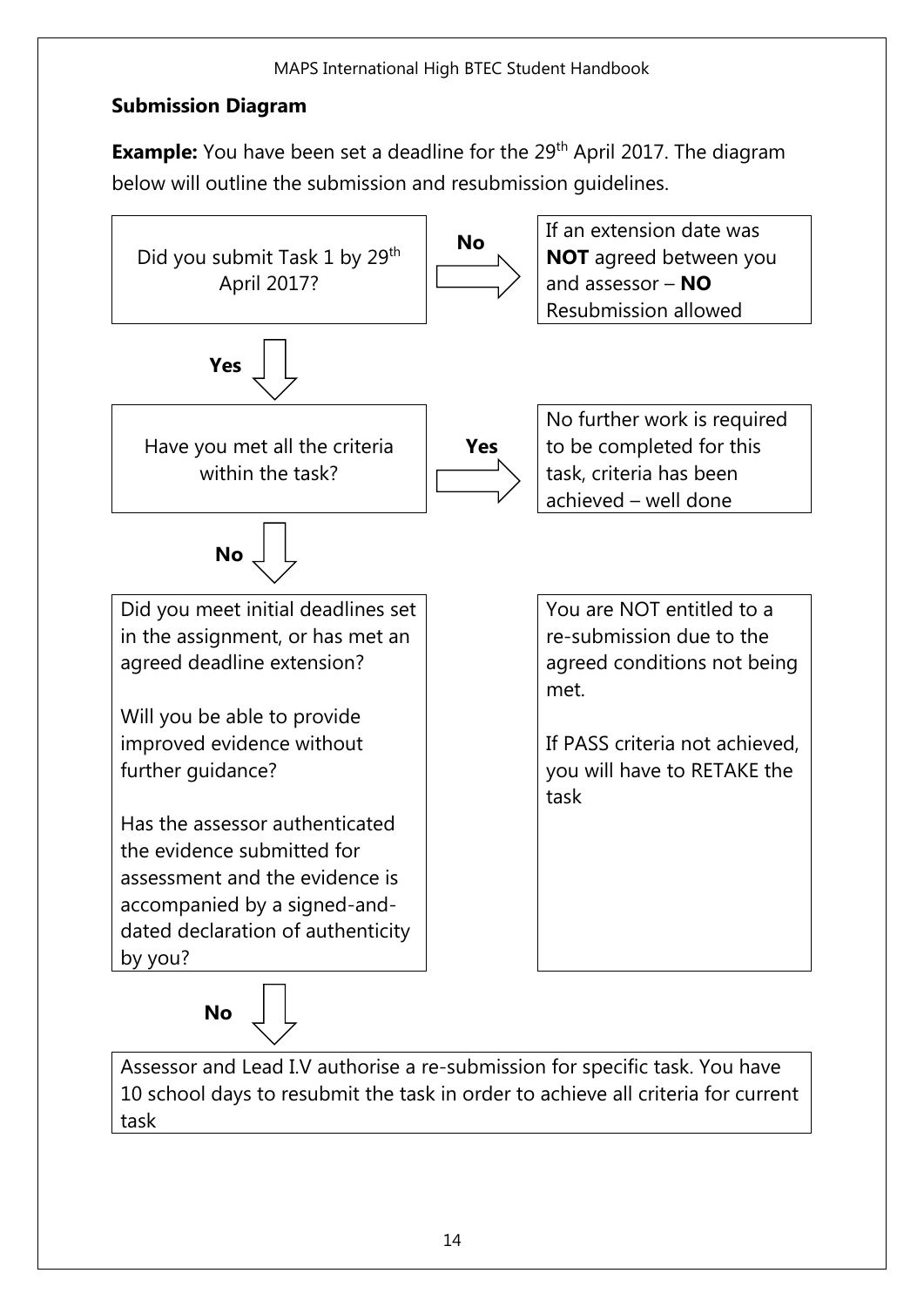## <span id="page-14-0"></span>**Unit Details**

The BTEC courses are made up of units; students will be awarded credits for the successful completion of whole units which are used towards the final grade.

You may be taught by more than one teacher, each teacher will be responsible for teaching different units (or parts of a unit), and so that means you may be working on two or even three different units at the same time. You will have to be well organised and remember to keep information in the right places in your folder(s) – your tutor(s) will show you ways of doing this. Students also need to meet the guided learning hours (GLH) for each subject.

Some of the key skills that will be developed under each of the BTEC programme includes;

- **1) Independent enquiring:** planning and carrying out activities and research in relation to varies concepts and construct to apply them to organizations.
- **2) Creative thinking:** looking at different perspective to identify creative and innovative way of thinking and problem solving.
- **3) Reflective learning**: setting goals and targets for activities and being able to evaluate and give own feedbacks on the works to deal positively with praise, setbacks and criticisms.
- **4) Team-working:** working in groups and teams in order to build interpersonal skills and manage activities to reach agreements and achieve results in a diversified group.
- **5) Self-management:** seeking out challenges or new responsibilities and showing flexibility when priorities changes and being able to manage activities by oneself to adjust them to changing needs and requirements
- **6) Effective participators:** taking part in various activities in groups, working well with colleagues, supervisors, managers and be able to contribute significant input to the requirements of the group and their work.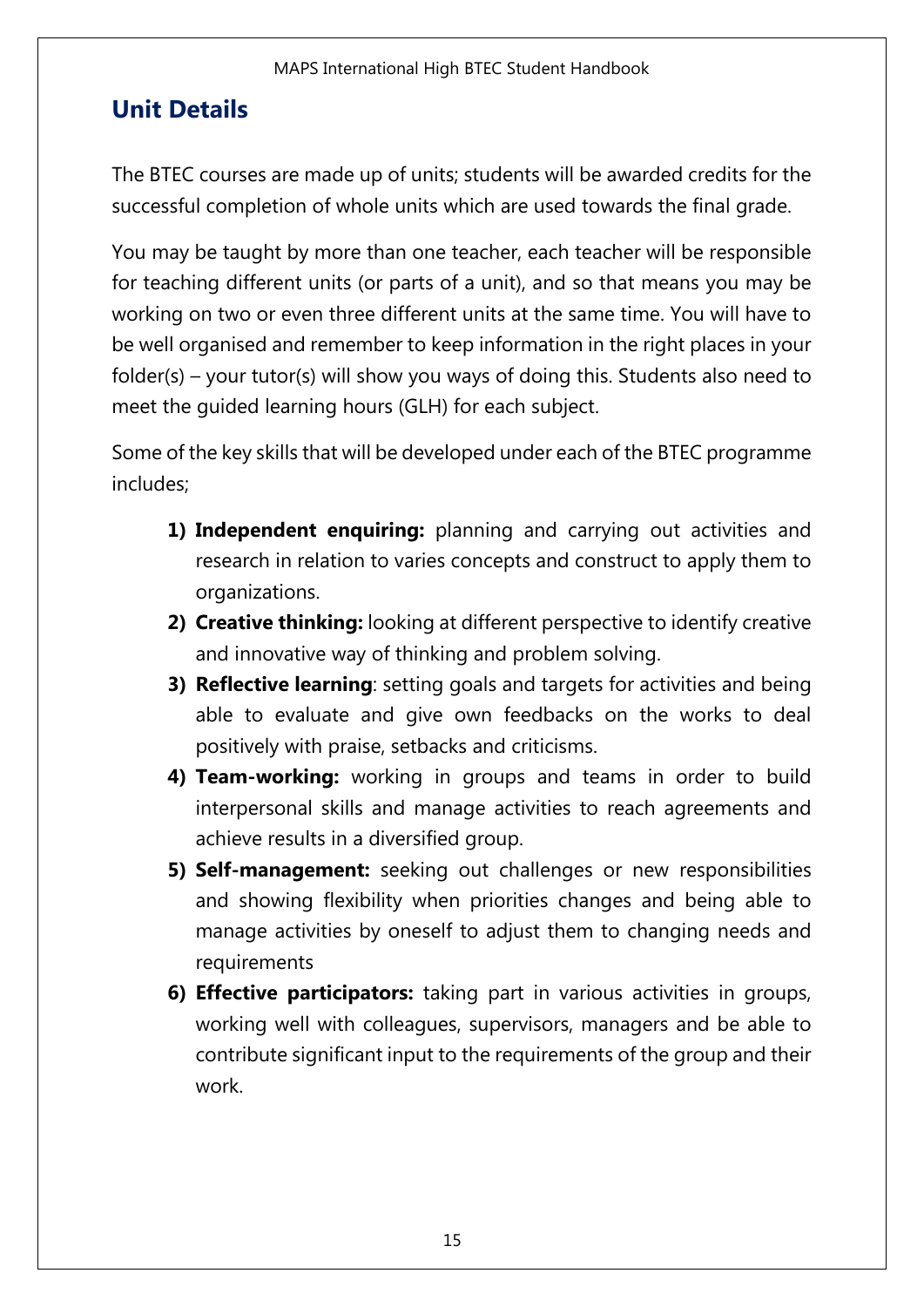## <span id="page-15-0"></span>**BTEC Business**

#### **Why choose BTEC Business?**

Not only it is a leading field of education, it has various practical applications in the work environment. Studying BTEC Business can enhance students' knowledge about the theories and practice in relation to the work they you do. University degree courses such as Business Management, Business Administration is well known courses that you can compete in by gaining the qualification of Pearson BTEC Level 3 Diploma in Business.

| Unit #                  | <b>Unit</b>                             | <b>Credit</b> | <b>GLH</b> |
|-------------------------|-----------------------------------------|---------------|------------|
| 1                       | The Business Environment                | 10            | 60         |
| $\overline{2}$          | <b>Business Resources</b>               | 10            | 60         |
| 3                       | Introduction to Marketing               | 10            | 60         |
| 4                       | <b>Business Communication</b>           | 10            | 60         |
| 5                       | <b>Business Accounting</b>              | 10            | 60         |
| 36                      | <b>Start a Small Business</b>           | 10            | 60         |
| 10                      | Market Research in Business             | 10            | 60         |
| $\overline{\mathbf{z}}$ | <b>Management Accounting</b>            | 10            | 60         |
| 16                      | Human Resource Management in Business   | 10            | 60         |
| 41                      | <b>Business Markets and the Economy</b> | 10            | 60         |
| 28                      | <b>Business Project Management</b>      | 10            | 60         |
| 39                      | <b>International Business</b>           | 10            | 60         |
|                         | Total                                   | 120           | 720        |

#### **Qualification and Course Structure**

Some of the key developments from BTEC Business programme include;

- **1) Business problem solving:** having taken BTEC Business programme, students will be able to solve various problems that arise while working in business organizations.
- **2) Communication:** BTEC Business programme enables students to develop various communication skills including written, spoken and reading skills.
- **3) Marketing:** marketing approaches and techniques will acquired by students and hence, develop the skills of marketing and sales in the organization.
- **4) Managing resource:** students taking BTEC Business programme will be developing management of various resources, importantly human resource to ensure a competitive organizational environment.
- **5) Record keeping, maintaining and analysing:** accounting is a significant part of business organizations and students taking BTEC Business programme will develop skills to acquire, record, maintain and analyse these information both local and international contexts.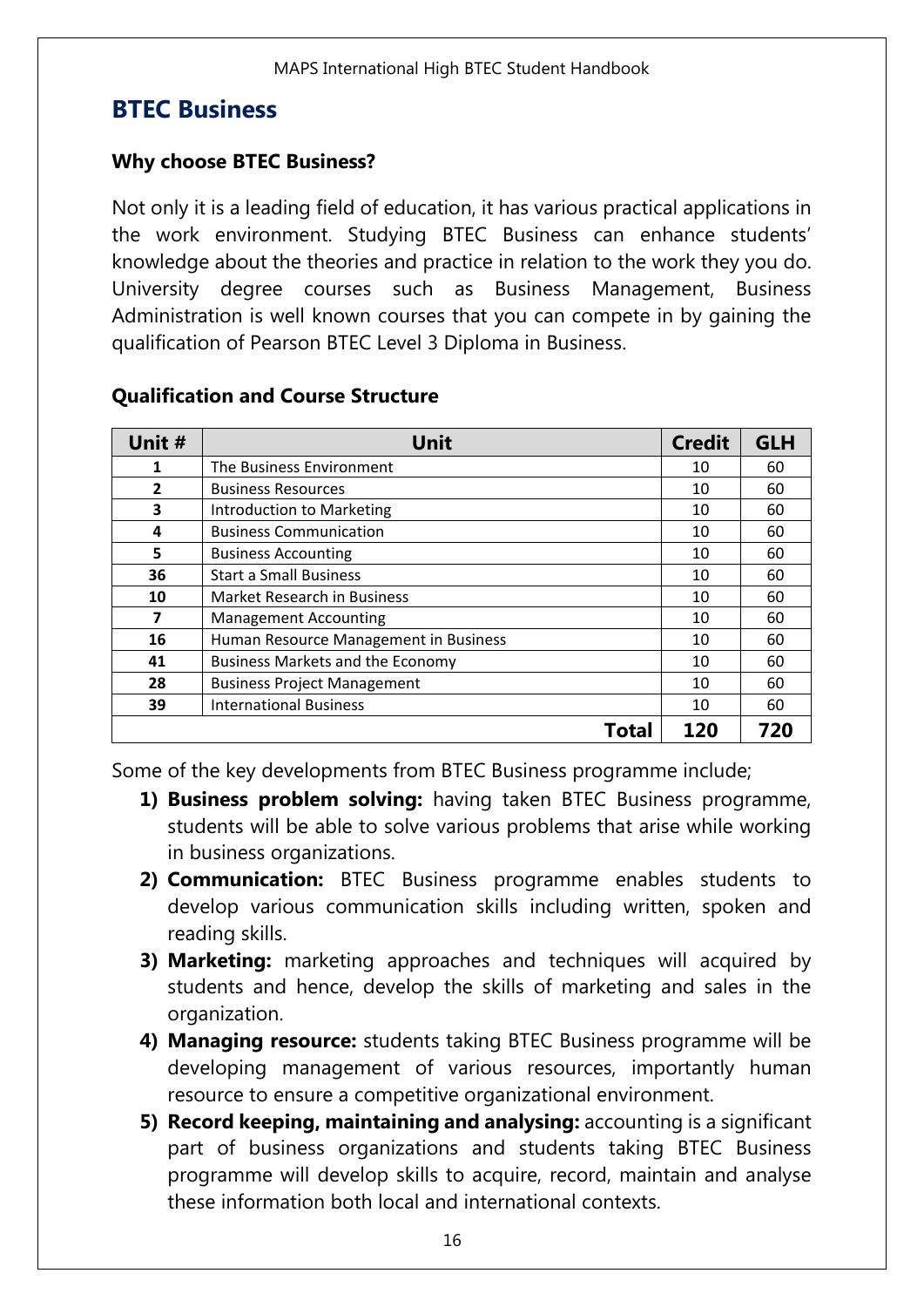## <span id="page-16-0"></span>**BTEC Sport**

#### **Why choose BTEC Sport?**

Sports exercise and sports psychology is increasingly growing sector in various countries. It is aimed at students who want academic experience and who wants to apply them in the practical world. Also, having a BTEC Level 3 Diploma in Sport opens more opportunities for students to get placement for higher studies in universities. There is a good balance between coursework and practical work in the qualification, which enables students to develop themselves.

| Unit #         | Unit                                          | <b>Credit</b> | <b>GLH</b> |
|----------------|-----------------------------------------------|---------------|------------|
| 1              | Principles of Anatomy and Physiology in Sport | 5             | 30         |
| 3              | Assessing Risk in Sport                       | 10            | 60         |
| 14             | Exercise, Health and Lifestyle                | 10            | 60         |
| $\overline{2}$ | The Physiology of Fitness                     | 5             | 30         |
| 5              | <b>Sports Coaching</b>                        | 10            | 60         |
| 12             | <b>Current Issues in Sport</b>                | 10            | 60         |
| 17             | Psychology for Sports Performance             | 10            | 60         |
| 6              | Sports Development                            | 10            | 60         |
| 8              | <b>Practical Team Sports</b>                  | 10            | 60         |
| 11             | <b>Sports Nutrition</b>                       | 10            | 60         |
| 4              | <b>Fitness Training and Programming</b>       | 10            | 60         |
| 7              | Fitness Testing for Sports and Exercise       | 10            | 60         |
| 9              | <b>Practical Individual Sports</b>            | 10            | 60         |
|                | Total                                         | 120           | 720        |

#### **Qualification and Course Structure**

Some of the key developments from BTEC Sports programme include;

- **1) Anatomical structures and functions:** having studied BTEC Sports programme, students will be able to understand various anatomical structure and functions and use them in activities.
- **2) Developing training programmes:** students will learn how to develop and conduct effective training programme and coach others in relation to the sport activities.
- **3) Lifestyle assessment:** students studying BTEC Sports programme will acquire various knowledge and skill developments to assess lifestyle and relation them to fitness.
- **4) Sports performance:** students will be able to enhance their own performance in the sports field with the help of the concepts and practicality of these concepts at various sports activities.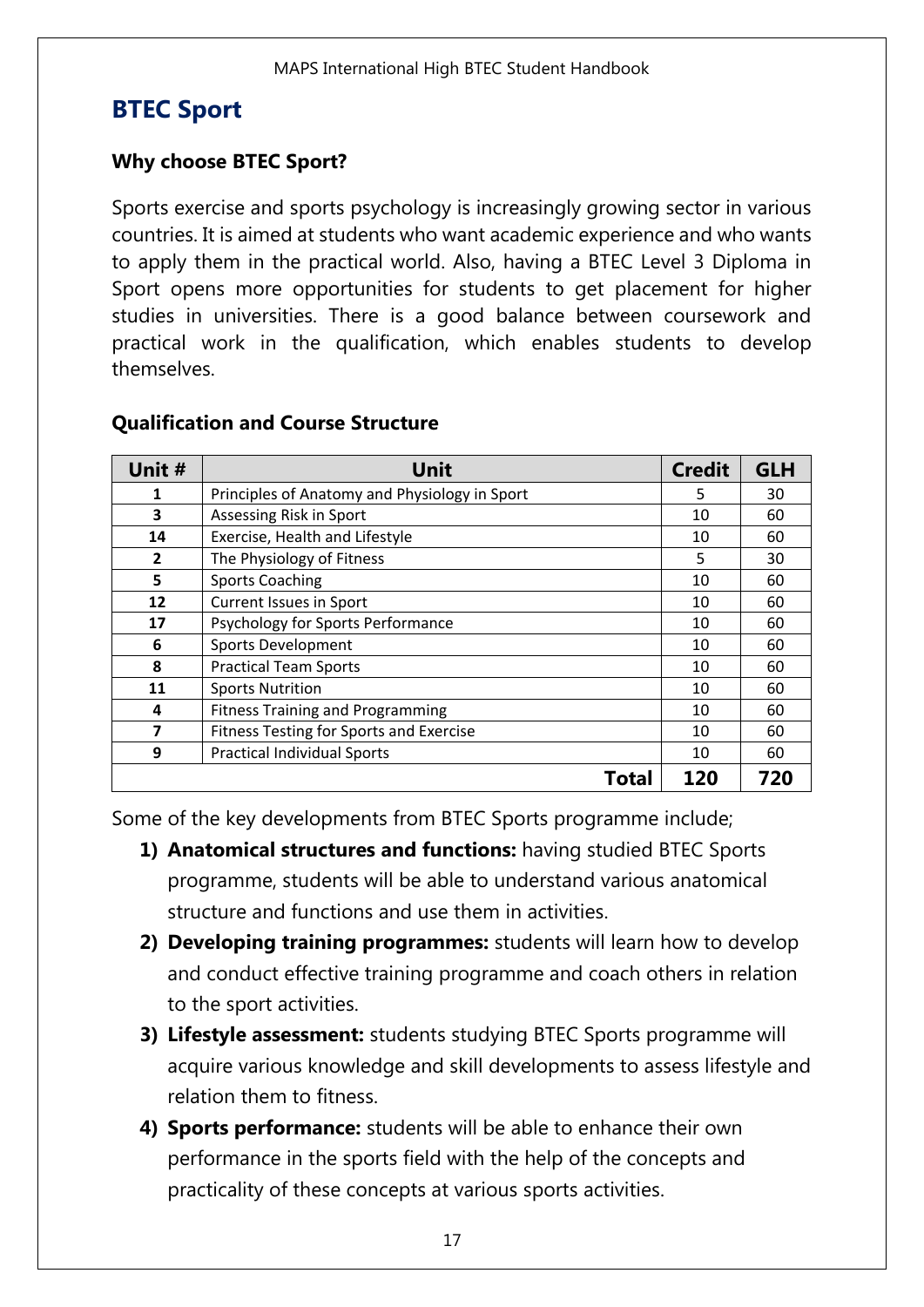## <span id="page-17-0"></span>**BTEC Art and Design**

#### **Why choose BTEC Art and Design?**

Pearson BTEC Level 3 Diploma in Art and Design is an introduction to the art and design sector alongside other fields of study. Having a thorough knowledge in the filed can give added advantage in various other fields such as marketing, management or administration. This qualification supports progression to a wide range of higher education courses in various other fields.

| Unit #         | <b>Unit</b>                                             | <b>Credit</b> | <b>GLH</b> |
|----------------|---------------------------------------------------------|---------------|------------|
|                | Visual Recording in Art and Design                      | 10            | 60         |
| $\overline{2}$ | Materials, Techniques, and Processes in Art and Design  | 10            | 60         |
| 3              | Ideas and Concepts in Art and Design                    | 10            | 60         |
| 4              | <b>Communication Through Art and Design</b>             | 10            | 60         |
| 5              | Contextual Influences in Art and Design                 | 10            | 60         |
| 10             | Personal and Professional Development in Art and Design | 10            | 60         |
| 17             | Management of Art and Design Projects                   | 10            | 60         |
| 23             | Photographic Media, Techniques and Technology           | 10            | 60         |
| 37             | Graphics Media, Techniques and Technology               | 10            | 60         |
| 54             | Film and Video Editing Techniques                       | 10            | 60         |
| 77             | <b>Fine Art Principles</b>                              | 10            | 60         |
| 80             | Painting in Fine Art                                    | 10            | 60         |
|                | Total                                                   | <b>120</b>    | 720        |

#### **Qualification and Course Structure**

<span id="page-17-1"></span>Some of the key developments from BTEC Art and Design programme include;

- **1) Photography:** students will develop an understanding of a range of media and techniques associated with digital and traditional black and white photography
- **2) Textiles:** students will explore the possibilities of printed, constructed and embroidered textiles and 3D textiles whilst experimenting with a range of methods and materials.
- **3) 3D design:** students will develop skills and knowledge exploring sculptural processes in depth by working from specialists brief to improve research and ideas and explore various materials towards the production of 3D sculptural pieces.
- **4) Graphic illustration and print making:** using various techniques and applications students will learn how computers are used in art and design and different techniques to explore print making processes.
- **5) Painting:** students will explore physical properties of different painting media and materials towards completing finished piece of work.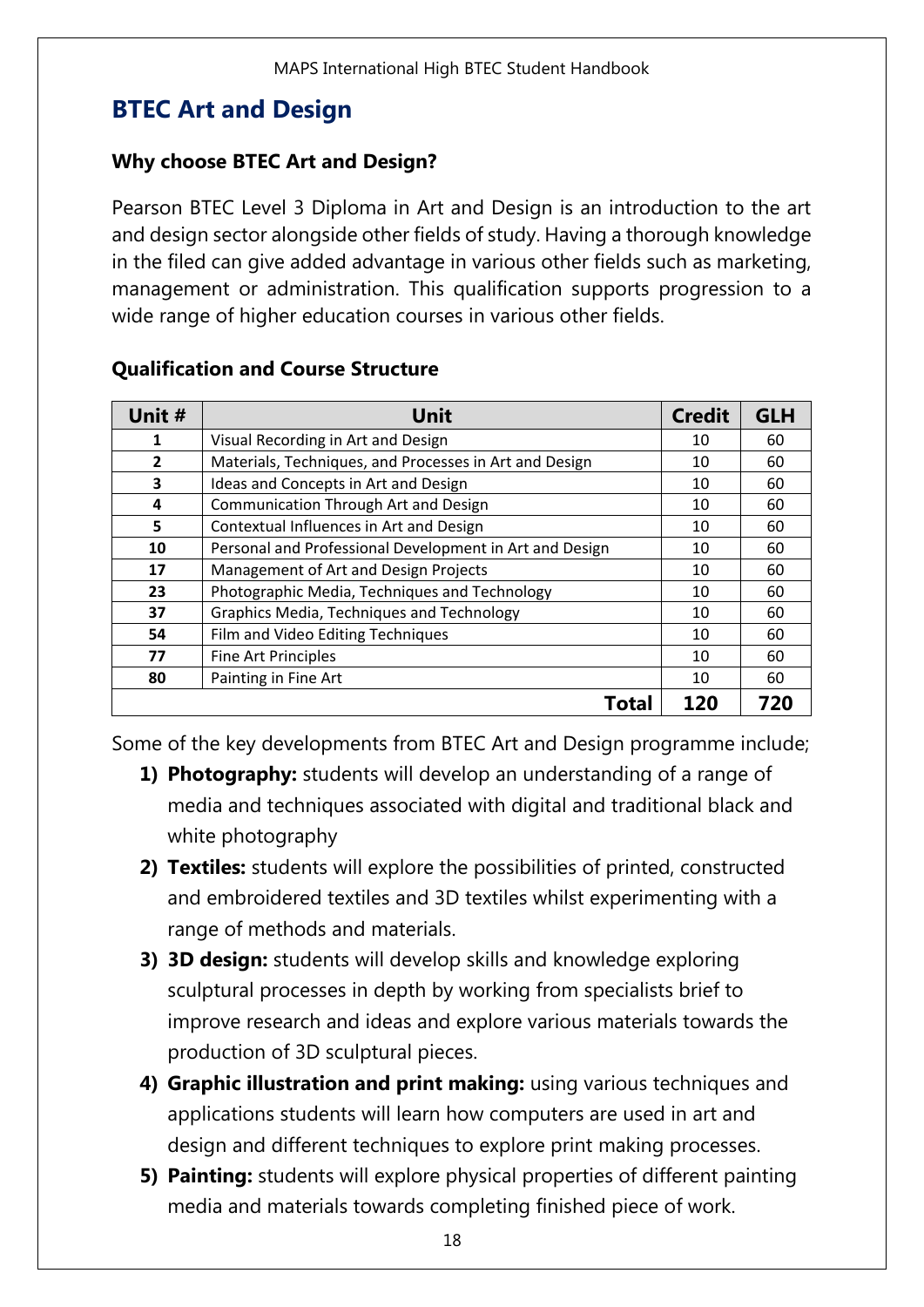## **BTEC Travel and Tourism**

#### **Why choose BTEC Travel and Tourism?**

Travel broadens the mind! This is one of the fastest growing sectors in most of the countries including UK and Maldives. Having a Pearson BTEC Level 3 Diploma in Travel and Tourism can help you to be part of the industry with competitive knowledge and skills. It is a dynamic industry that is constantly changing and is affected by both internal and external pressures. Through this qualification, it enhances students' knowledge to demonstrate varieties of skills.

| Unit #         | Unit                                                         | <b>Credit</b> | <b>GLH</b> |
|----------------|--------------------------------------------------------------|---------------|------------|
| 1              | Investigating the Travel and Tourism Sector                  | 5             | 30         |
| $\overline{2}$ | The Business of Travel and Tourism                           | 5             | 30         |
| 3              | The UK as a Destination                                      | 10            | 60         |
| 4              | <b>Customer Service in Travel and Tourism</b>                | 10            | 60         |
| 5              | Marketing Travel and Tourism Products and Services           | 10            | 60         |
| 6              | Preparing for Employment in Travel Tourism                   | 10            | 60         |
| 10             | <b>Business Travel Operations</b>                            | 10            | 60         |
| 12             | Responsible Tourism                                          | 10            | 60         |
| 14             | Specialist Tourism                                           | 10            | 60         |
| 17             | Events, Conferences and Exhibitions                          | 10            | 60         |
| 20             | Hospitality Operations in Travel and Tourism                 | 10            | 60         |
| 25             | Working as a Children's Representative in Travel and Tourism | 10            | 60         |
| 26             | Researching Current Issues in Travel and Tourism             | 10            | 60         |
|                | Total                                                        | 120           | 720        |

## **Qualification and Course Structure**

Some of the key developments from BTEC Travel and Tourism programme include;

- **1) Customer service:** students studying BTEC Travel and Tourism will be able to develop customer service skills and learn how to handle customer complaints and their needs.
- **2) Confidence:** students will develop confidence in dealing with people and develop interpersonal skills to deal with diversified group of customers.
- **3) Marketing:** students will learn various marketing techniques and tactics along with its applications in the tourism field. These techniques and tactics give students an advantage when entering into job market.
- **4) Communication:** BTEC Travel and Tourism programme enables students to develop various communication skills including written, spoken and reading skills which are essential in the tourism industry.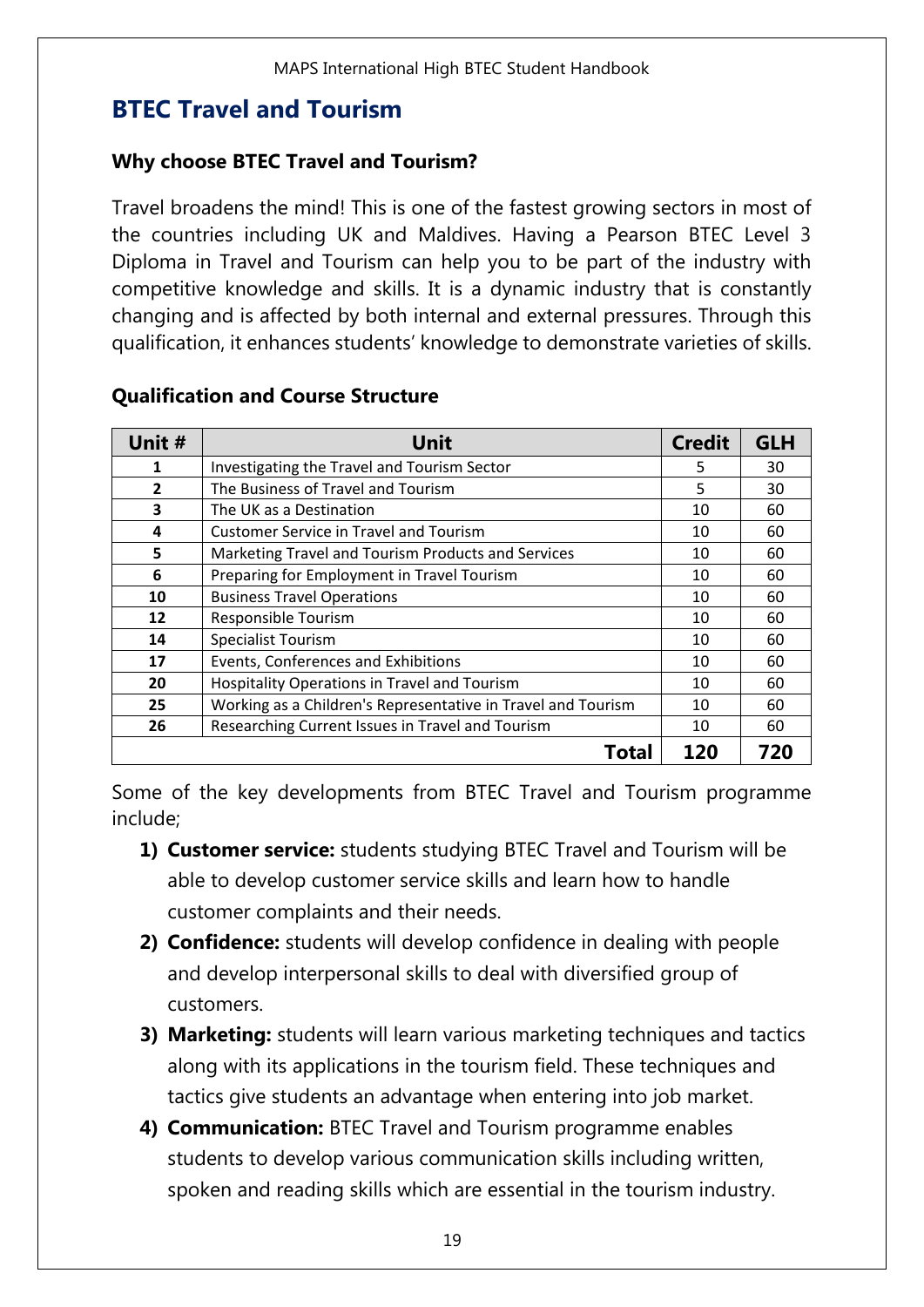## <span id="page-19-0"></span>**BTEC Information Technology**

## **Why choose BTEC Information Technology?**

Information Technology is a fast growing industry with various other sub-fields such as networking, programming, graphics designing etc. Pearson BTEC Level 3 Diploma in Information Technology gives you a great opportunities to enhance your knowledge in the field of technology. This qualification also enables students to get placement for jobs and other higher education qualifications from universities. Students will not only be able to understand the concepts and theories, but also apply them and develop practical applications and systems which are highly valued by organizations.

| Unit #         | Unit                                          | <b>Credit</b> | <b>GLH</b> |
|----------------|-----------------------------------------------|---------------|------------|
| 1              | Communication and Employability Skills for IT | 10            | 60         |
| $\overline{2}$ | <b>Computer Systems</b>                       | 10            | 60         |
| 3              | <b>Information Systems</b>                    | 10            | 60         |
| 5              | <b>Managing Networks</b>                      | 10            | 60         |
| 18             | Database Design                               | 10            | 60         |
| 21             | Data Analysis and Design                      | 10            | 60         |
| 28             | <b>Website Production</b>                     | 10            | 60         |
| 31             | <b>Computer Animation</b>                     | 10            | 60         |
| 32             | <b>Network System Security</b>                | 10            | 60         |
| 37             | 2D Animation                                  | 10            | 60         |
| 42             | <b>Spread Sheet Modelling</b>                 | 10            | 60         |
| 43             | Multimedia Design                             | 10            | 60         |
|                | Total                                         | 120           | 720        |

## **Qualification and Course Structure**

Some of the key skill developments from BTEC Information Technology programme include;

- **1) Data analysis:** students studying BTEC IT will be able to analyse data using various analysis methods and software.
- **2) Website designing and production:** students will learn how to design and produce website in relation to the organizational context.
- **3) Animation:** students will be able to enhance their skills in animations using various applications.
- **4) Multimedia design and networking:** students studying BTEC IT will learn different design techniques and networking practices.
- **5) Spreadsheet Modelling:** students will be able to use spreadsheet to design various application and use them in business contexts.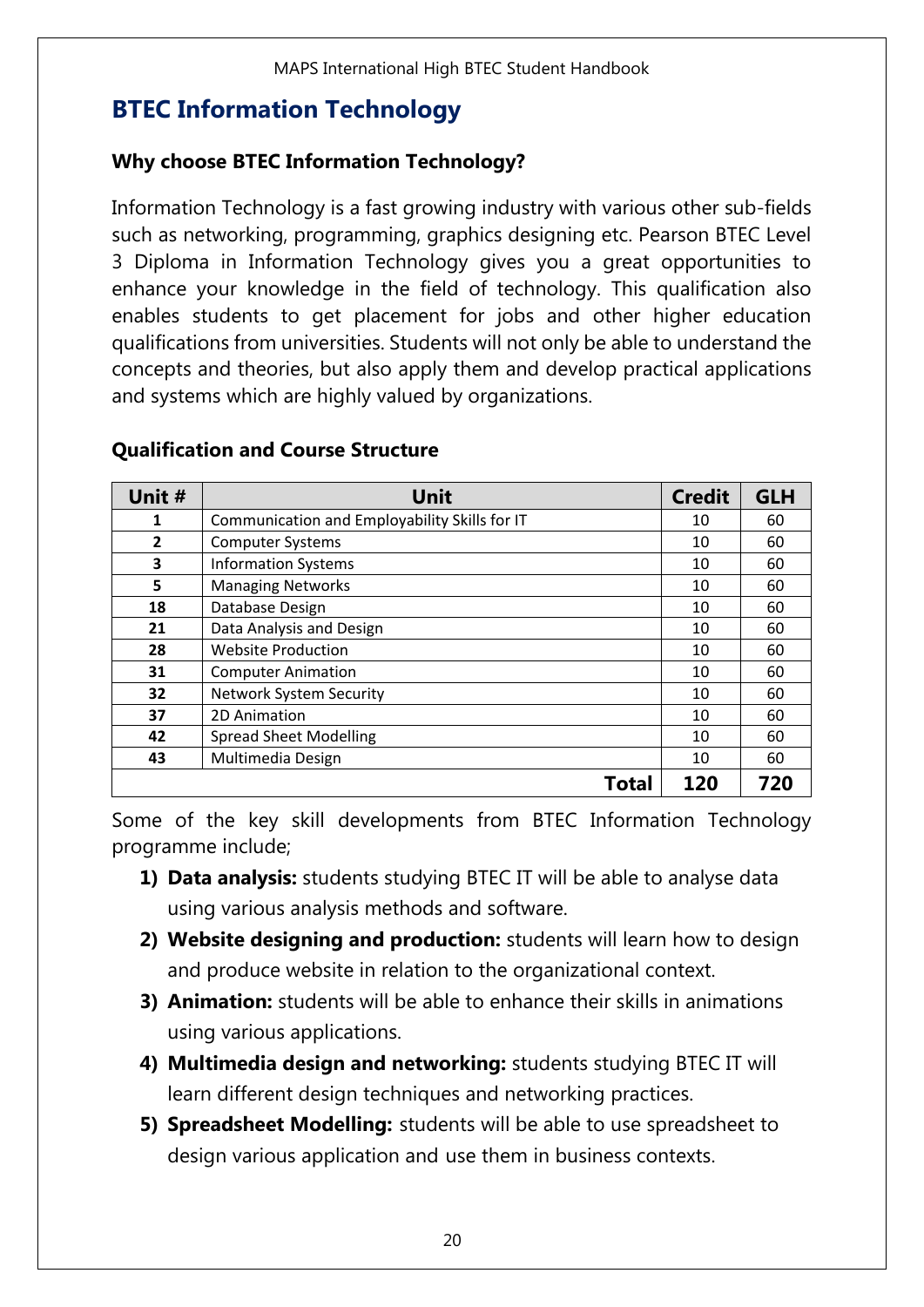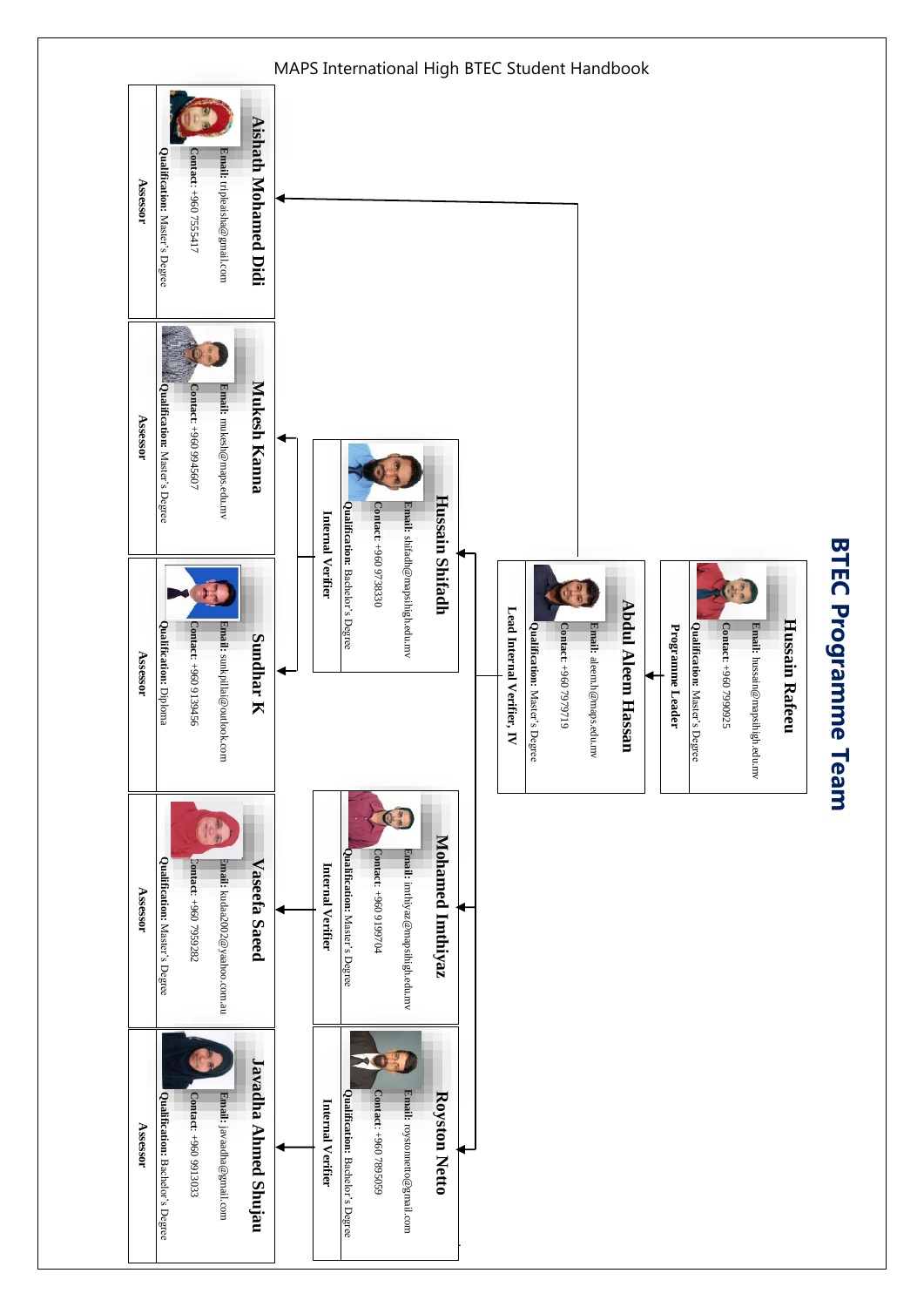## <span id="page-21-0"></span>**Plagiarism/Malpractice**

In order to achieve a BTEC qualification, you **MUST** produce your own work! You will **NOT** be allowed to do the following:

- Copy word for word from textbooks;
- Copy and paste work from the Internet;
- Copy from other students (past and present).

Any work that has been copied from the Internet, books, magazines, including work that has been published or not, **MUST** be clearly identified as such by being placed inside quotation marks and a full reference to the source **MUST** be provided.

MAPS International High has a clear policy on how to deal with students who cheat. If you copy the work of another student you will risk having your work cancelled and may achieve nothing! If you lend your work to others, you will also risk having your work cancelled. If you steal another student's work and copy it, we may withdraw you from your BTEC course. **DO NOT CHEAT**, remember your tutors are very good at detecting work that has been copied.

## <span id="page-21-1"></span>**Health and Safety**

MAPS gives the security and well-being of MAPS International High Students and Staff the highest priority.

The new MAPS International High Campus building is in a secure and safe location in Male'. Access is fully controlled at all times with Security Guards on campus.

CCTV is installed in all areas of the college and monitored and recorded 24/7.

Fire and other hazard safety systems are installed throughout the buildings with clear instructions for evacuation procedures visible in all areas. These systems are serviced at regular intervals. Fire and evacuation drills are performed frequently.

Data and digital security is ensured through the latest data backup and virus protection systems.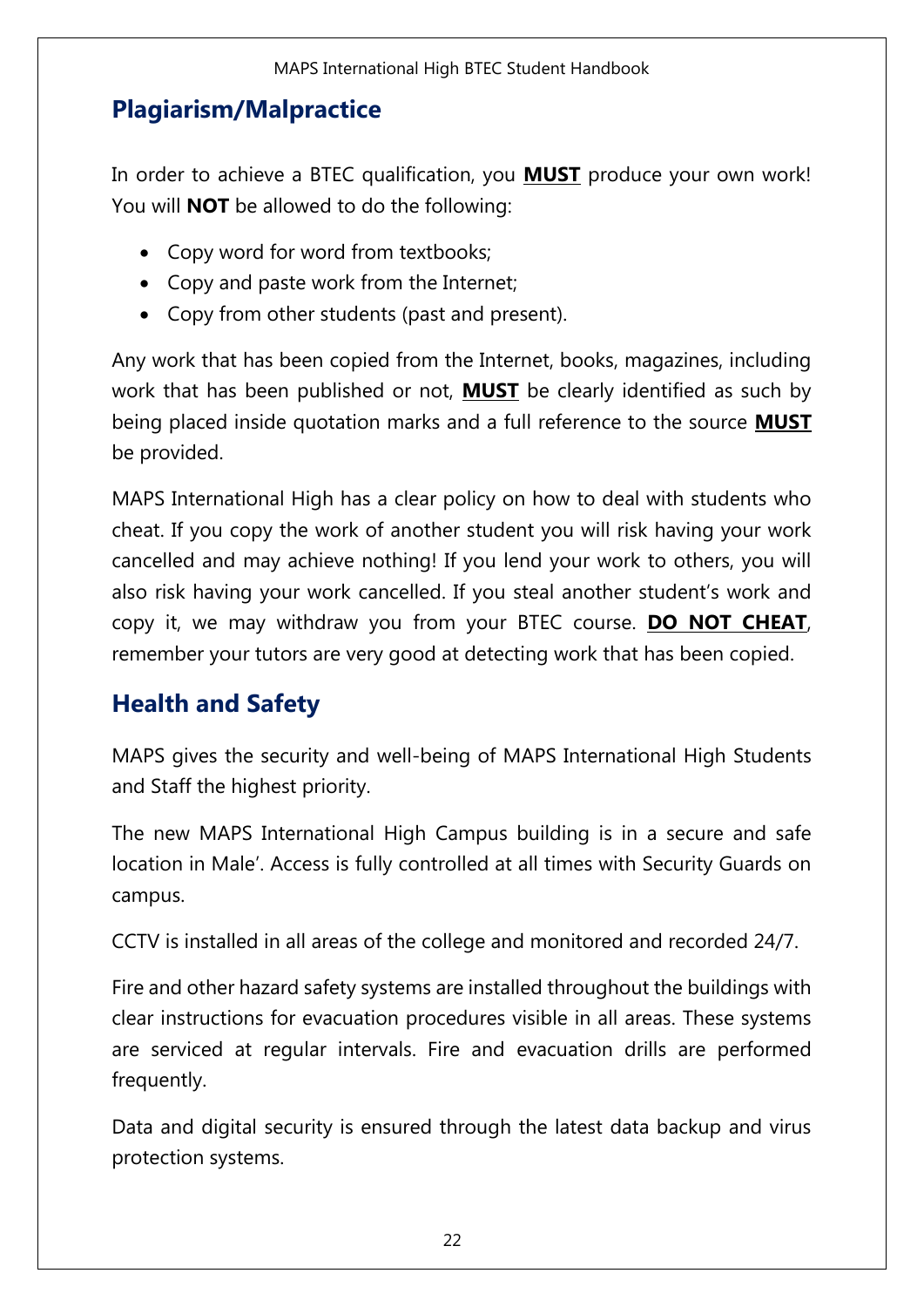## <span id="page-22-0"></span>**Appeals procedure**

## **Stage 1 – Assessor and Candidate**

If you disagree with an assessment you must discuss your reasons with your tutor(s) within 10 working days (excluding weekends) period. Normally this will be immediately after you receive the assessment decision. If this is not convenient, you should arrange an appointment with your tutor(s). Your tutor(s) will consider your reasons and look again at your work. Your tutor(s) will then give you a response as soon as possible which will be:

- a) A clear explanation, backed up in writing, of the assessment decision;
- b) Confirmation of the original decision, or if appropriate, a new grading.

If you agree with your tutor(s) response then the appeal stops at that point. You must tell your tutor(s) if you are still unhappy with the decision, then your appeal will then go to stage 2.

## **Stage 2 – Lead Internal Verifier (LIV)**

If you are still dissatisfied after stage 1, you must ask the Lead Internal Verifier (LIV) for the course you are studying for a re-assessment *in writing* (*Assessment Appeals Form*) within 10 working days (excluding weekends) of the original assessment. The Lead Internal Verifier (LIV) will reconsider the assessment decision taking into account the following:

- a) The candidate's reason for appeal;
- b) The candidate's evidence and associated records;
- c) The assessor's reason for the decision;
- d) The opinion of another assessor from the Centre.

The Lead Internal Verifier (LIV) and Quality Nominee will try to seek a solution between the tutor(s) and candidate. You must tell the Lead Internal Verifier (LIV) if you are still unhappy with the reconsidered assessment decision. The appeal will then go to stage 3.

## **Stage 3 – Internal Verification Appeals Panel**

The Internal Verification Appeals Panel will normally meet within 1 week of the receipt of the appeal by the Lead Internal Verifier (LIV), with re-assessment if deemed necessary by the panel, taking place within 10 working days (excluding weekends) of the appeals panel meeting. The Appeals Panel will consist of the following members of staff:

- The tutor(s) involved
- The Lead Internal Verifier (LIV) for the BTEC course
- The Programme leader for the subject
- The Deputy Vice Principal
- Principal

## **The decision made at stage 3 is final!**